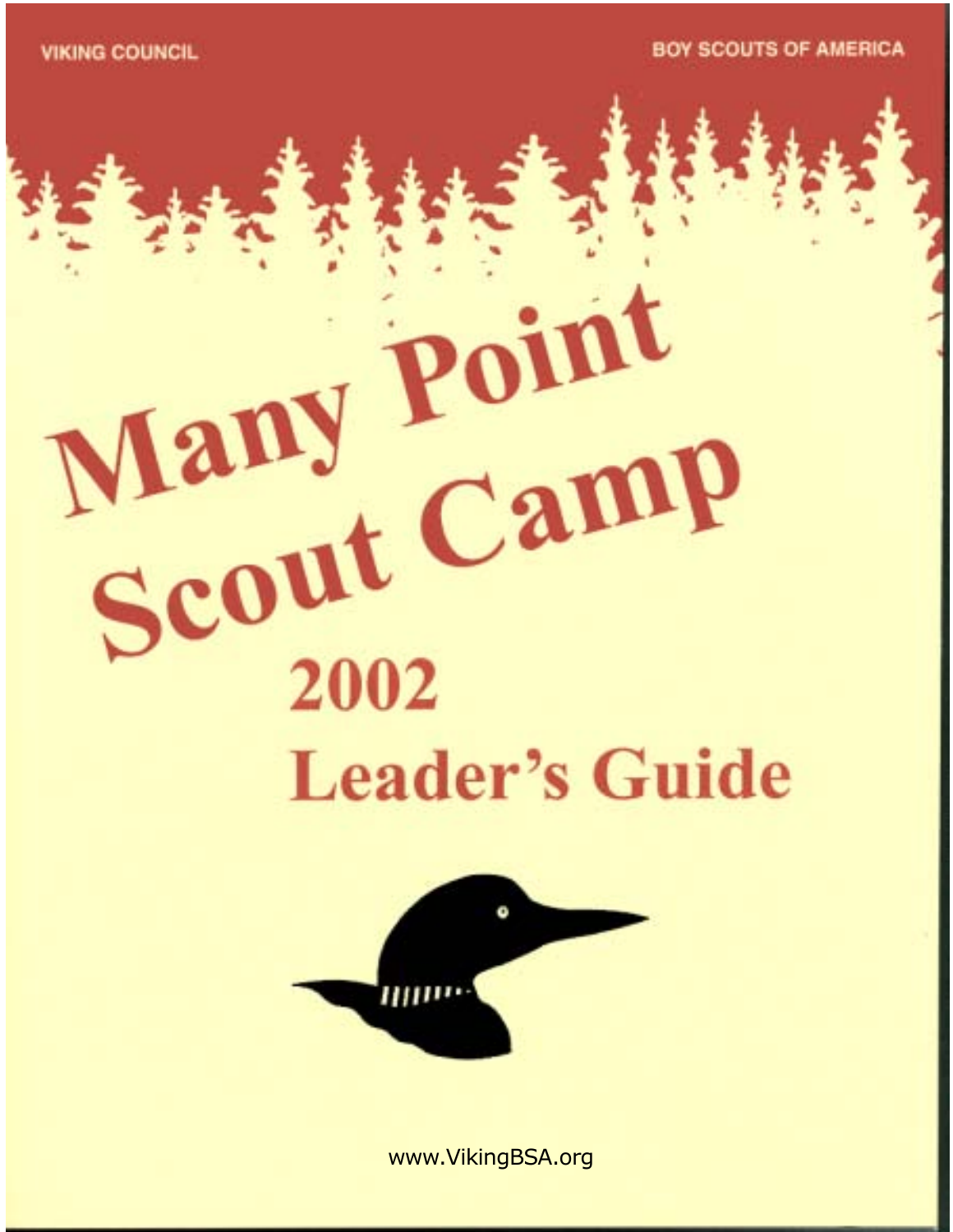



 **Many Point Scout Camp - 2002 Leader's Guide**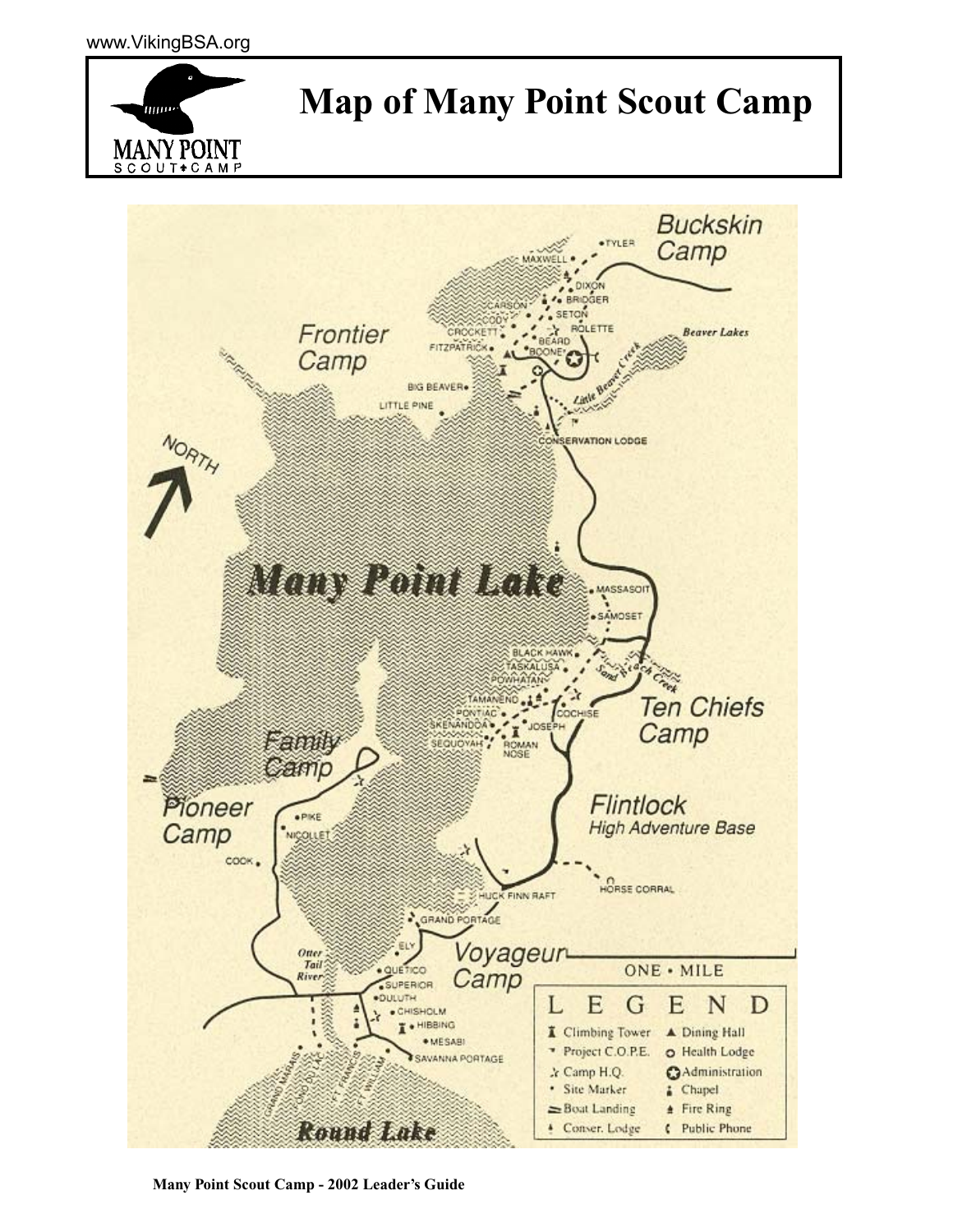

## **Table of Contents**

## **2002 Many Point Leader's Guide**

|                 | Administration                                             |
|-----------------|------------------------------------------------------------|
|                 | Troop Leadership, insurance and policies<br>$\overline{4}$ |
|                 | 5                                                          |
|                 | 6                                                          |
|                 | 7                                                          |
|                 | 8                                                          |
|                 |                                                            |
|                 |                                                            |
|                 | Check In, Family Camp and Independent Camping  11          |
| Program         |                                                            |
|                 |                                                            |
|                 |                                                            |
|                 | 16                                                         |
|                 |                                                            |
|                 |                                                            |
|                 |                                                            |
|                 |                                                            |
|                 |                                                            |
|                 | Shooting Sports Permission Form<br>22                      |
|                 |                                                            |
|                 |                                                            |
| <b>Appendix</b> |                                                            |
|                 | <b>Personal Camping Gear Form</b>                          |
|                 | <b>All Star Troop Reservation</b>                          |
|                 | <b>Counselor In Training (CIT) Application</b>             |
|                 | <b>2003 Campsite Reservation Form</b>                      |
|                 | 2003 Family Camp Reservation Form                          |
|                 | <b>Youth Physical Form</b>                                 |
|                 | <b>Adult (Over 40) Physical Form</b>                       |
|                 | Included separate in the Many Point folder -               |
|                 | <b>Camp Program Planning Sheet</b>                         |
|                 | <b>Buckskin Program and Advancement Guide</b>              |
|                 | Ten Chiefs Program and Advancement Guide                   |
|                 | <b>Voyageur Program and Advancement Guide</b>              |
|                 | <b>Adventure Program Sheet</b>                             |
|                 | <b>Adventure Request Form</b>                              |
|                 | <b>Camp Roster Form</b>                                    |
|                 | <b>Viking Council Workership Application</b>               |
|                 | <b>Precamp Swim Test Classification Form</b>               |
|                 | <b>Many Point Work Party Flyer</b>                         |
|                 | <b>Reservation Update Card (Pink Card)</b>                 |
|                 | <b>2003 Campsite Reservation Form</b>                      |
|                 | 2003 Family Camp Reservation Form                          |
|                 | <b>Sample Menus</b>                                        |
|                 |                                                            |

Photo copying and distribution of any of this material is not only allowed, it's encouraged!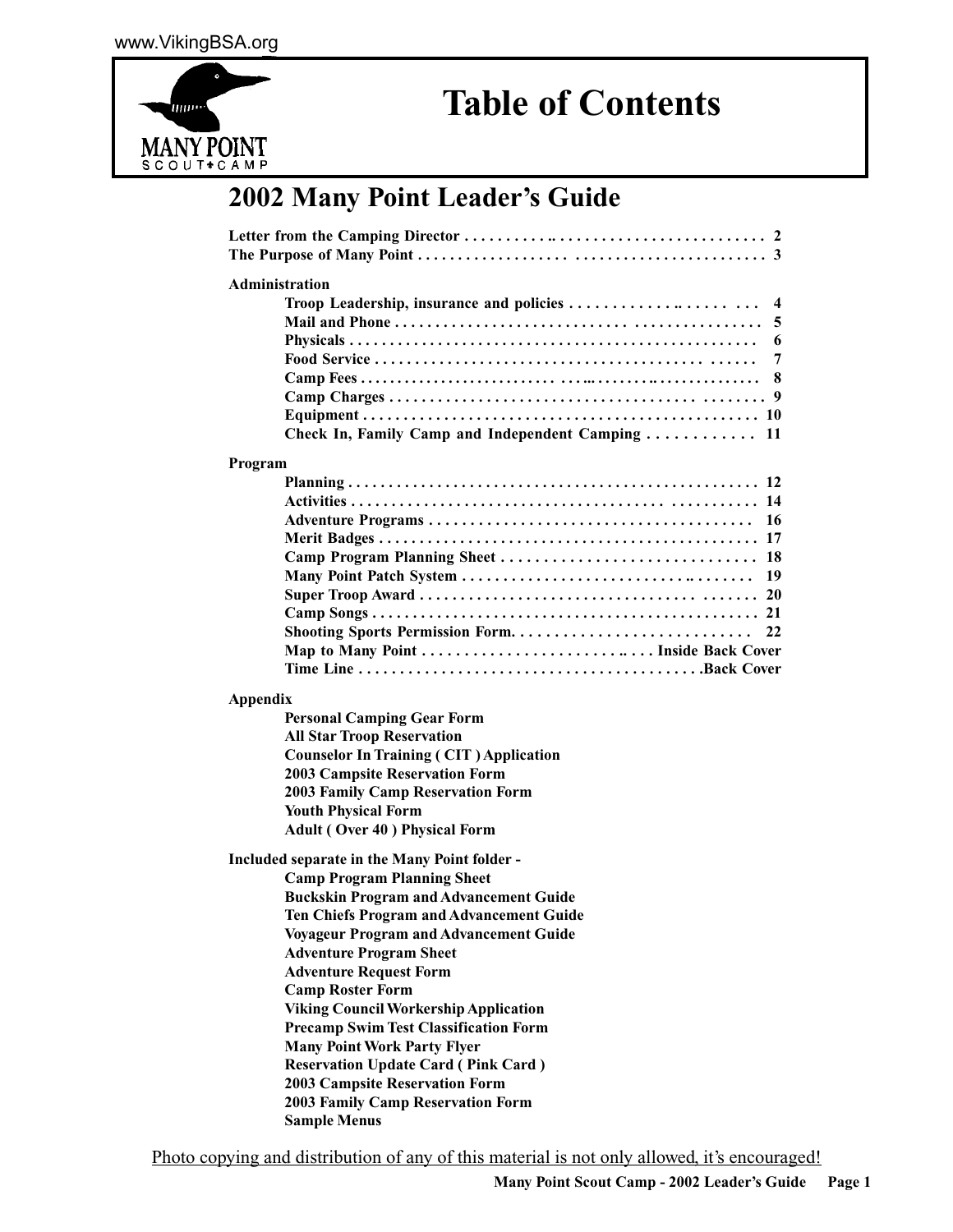

## **Welcome to Many Point**

**A Great Summer Ahead**



Bob Gagner Camping Director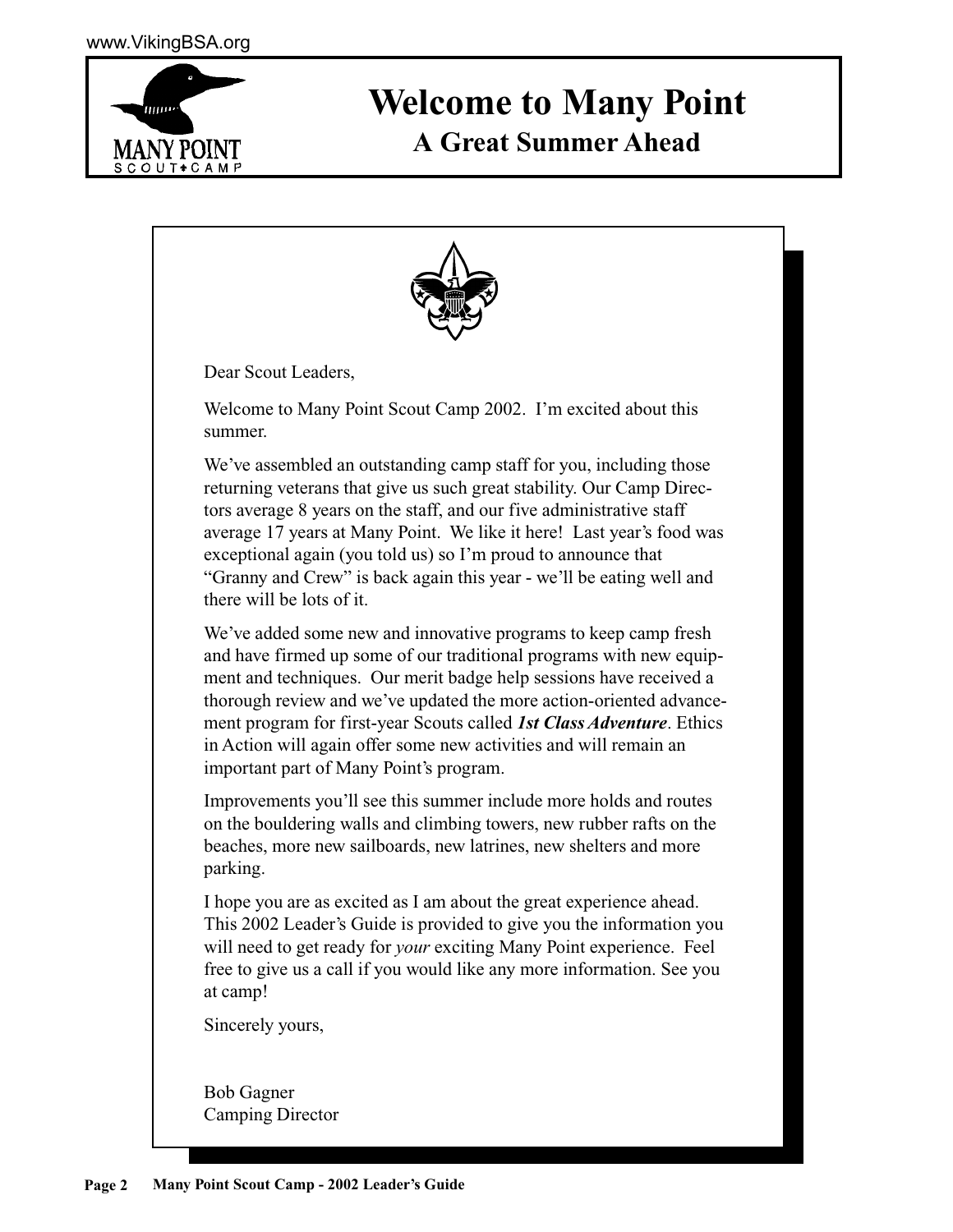

## **Your Tool for a Great Scouting Experience Many Point Scout Camp**

## **The Goal**

 Many Point Scout Camp is your tool for a great Scouting experience. Many Point Scout Camp is here for your Scout troop to use to meet its goals of carrying out the Mission of Scouting through the outdoor program. Many Point Scout Camp is here for *you!*

*It's important,*

*it's meaningful*

*and it's FUN.*

 When Many Point was opened in 1946, it was the first Scout Camp in the country to be designed and built specifically

for Scout troops. The basics of the Many Point "Idea" was that **"... Scouts could be taught, and experience, the fundamentals and the mechanics of citizenship in a democratic society through the community life of a Scout troop in camp".** This was faithful to the stated, ultimate purpose of Scouting, **"... to produce men of character trained for citizenship".**

 Many Point, today, still holds on to the "Many Point Idea". We are here for the sole purpose of helping you, the Scout troop, to produce men of character trained for citizenship.

 We will do this through offering exciting programs, having trained staff, serving great food and helping you as much as we can. But we should never lose track of the camp's main objective; to provide the troop the opportunity to develop their Scouts.

 It is our goal that, after your Many Point experience, your troop goes home a stronger troop, more able to spend the next 50 weeks producing men of character trained for citizenship - to return to Many Point to "...produce men ..." and build a stronger troop - to go home for 50 weeks ...

## **How Do You Do It?**

It starts right now as you're planning for camp. Use the patrol method to have Scouts, by patrol, share their interests in the activities they would like to do at Many Point. Use the Patrol Leader's Council to summarize the patrol's intersts into a common

> troop list of the most popular programs. This reinforces the patrol method and gives them that opportunity for "participating citizenship".

Give patrol leaders

whatever coaching may be necessary to get them ready to lead and represent their patrol. Review the use of duty rosters, how to get and give information, and review with them as much as possible about your trip and camp plans so they can be a sourse of information to their patrol members.

 At camp, work through your Senior Patrol Leader and Patrol Leader's Council to make and carry out plans. Activities planned and carried out by boy leaders, with appropriate counsel and guidance, are usually enjoyed by all troop members.

 By using and reinforcing the patrol method, the Scouts in your troop will learn responsibility, cooperation and leadership - big parts of citizenship and your troop will go home stronger.

## **Camp's Support**

 So what can you expect from Many Point?

 We will take care of some things so you can focus on working with your troop:

 We will provide you with a campsite with water, picnic tables, flag pole, fire ring and a latrine.

 We will take care of getting the food. Based on the subcamp you are in, you will cook all, some or none of it.

 We will have equipment available for you. You can use ours or bring your own.

 We will have a supporting infrastructure that will provide trained health facility personnel, sanitation and administrative support.

 We will have trained camp staff that will;

 • Lead merit badge and First class Adventure help sessions.

 • Lead programs that require trained or certified instructors like rifle ranges, climbing towers, Project COPE or a whole list of aquatics activities.

 • Coordinate camp-wide activities that help build a bigger camp community like campfires, competitions and religious services.

 • Help you develop a schedule that coordinates your troop's use of the camps's facilities and activities.

• Help you out wherever and however they can.

## **Now What?**

 Sound good? You bet it is. It's important, it's meaningful and it's **FUN.**

 Now for some of the fun. Read on in this Leader's Guide and see all of the exciting things you will be able to do at Many Point with your Scouts. This Guide will talk you through, step by step, the things you can do to make it possible to **"...develop men of character trained for citizenship."**

 **Thank you for your willingness to be a leader at Many Point Scout Camp. We will do all that we can to make your experience successful.**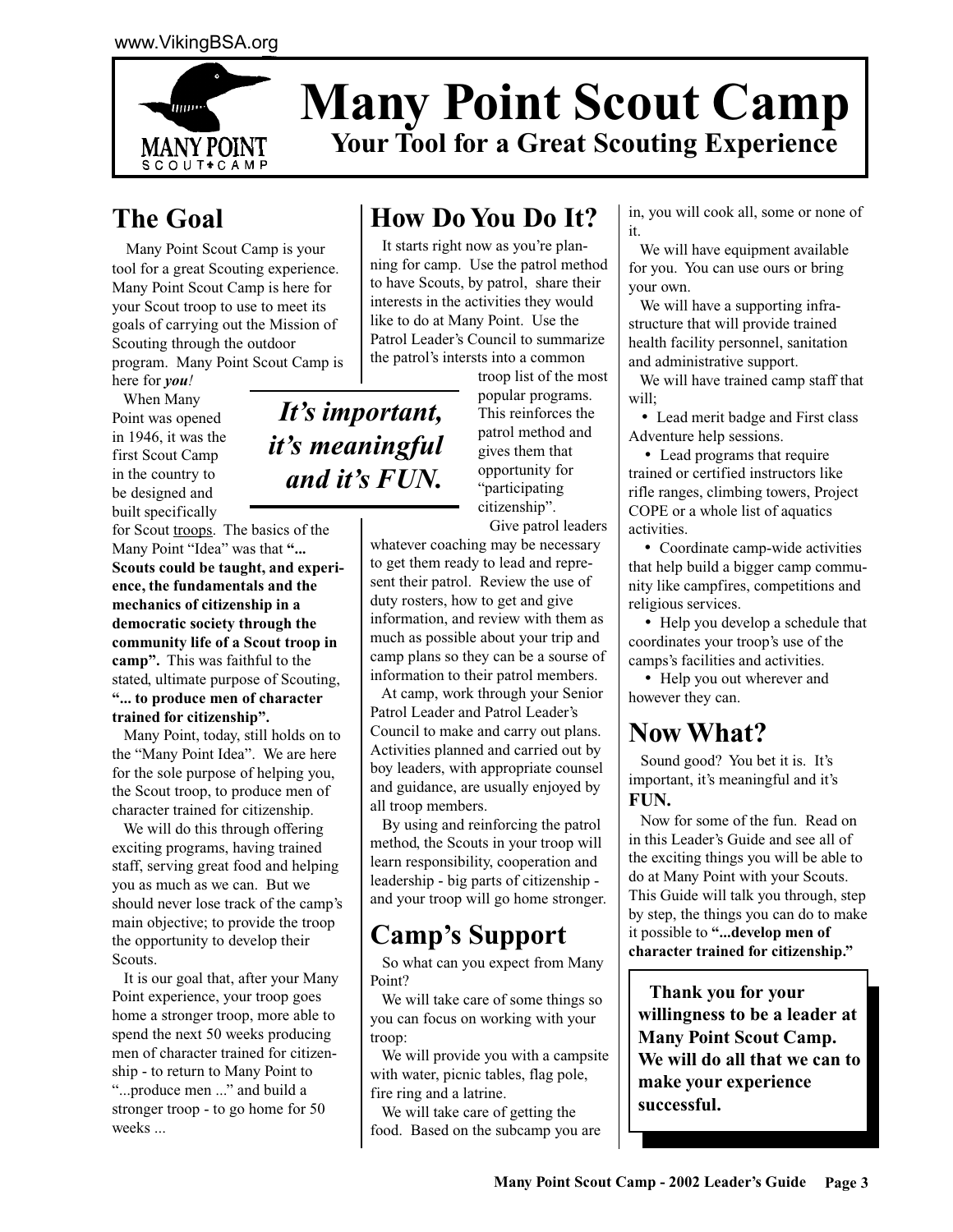

## **Troop Leadership**

 The person in charge of your troop *must* be at least twenty-one (21) years of age**;** *there are no exceptions.* In addition, it is the policy of the Boy Scouts of America that, "trips and outings may never be led by only one adult. At least two adult leaders, one of whom must be 21 years or older, are required for all trips and outings." The results is more fun for the adults and a better program for the Scouts.

 Leadership in camp will not be a problem if you approach it early. Sources of leadership include your regular Scoutmaster, troop committee members, parents, members of the sponsoring institution, and other responsible adults in your community. If you are having problems, now is the time to contact your District Camping Chairperson for assistance in locating good leaders.

## **Camper Insurance**

 It is *absolutely necessary* that your troop be covered by medical and accident insurance while at camp. A copy of your certificate of insurance and necessary information for processing a claim (policy number, certificate number or ID number, and the insurance billing information, including address and a "First Notice of Claim" form, if required) must be on file *before* your troop will be allowed to camp at Many Point. This allows the Many Point staff to arrange medical services quickly for any Scout, if needed.

 Viking Council troops are covered under the council's sickness and accident insurance policy.

 If your troop does not have insurance, please contact your local council. A National policy is available at a minimal fee.

## **Many Point Rules and Policies**

 Although the Scout Oath and Law are the only rules that a Scout camp should need, the following rules and policies have been established to ensure the safety of all Scouts at camp.

#### *Leaders are asked to cooperate in the observance of these simple rules and in the common sense operation of their troop.*

 For the safety and enjoyment of all troops in camp,

troops unwilling to observe camp rules and policies will be asked to leave. Any questions or comments on these

rules and policies can be adressed before camp by calling the Viking Council Scout Office at 763-545-4550.

1. Scouts will not be allowed to leave camp with someone other than their legal parent or guardian without the expressed approval of their Scoutmaster / unit leader. Scoutmasters should be advised not to allow Scouts to leave camp with someone other than their legal parent or guardian unless they have received prior approval from, or verify approval with, the legal parent or guardian. 2. Many Point's program is designed

and intended for registered Boy Scouts and the adult volunteer leaders who will be working with them.

 Other family members or guests may visit the troop campsite with the approval of the Scoutmaster but will not be allowed to camp with them or participate in the program.

3. No riding outside of a vehicle's enclosed passenger compartments. This means no rides on trunks, hoods,

fenders, or the backs of open trucks or trailers.

4. Seatbelts must be worn at all times.

5. The camp speed limit is 15 m.p.h. Individuals who violate this limit excessively and/or frequently will have their camp driving privileges revoked.

6. The camp aquatics policy follows those stated in *Safety Afloat* (No. 7368) and *Safe Swim Defense* (No. 7369). We will follow these for all waterfront usage.

*... the following rules and policies have been established to ensure the safety of all Scouts at camp.*

 A troop may have a troop water front and the use of Many Point's boats and canoes if they comply with the rules of Safety Afloat and Safe Swim Defense. These same policies apply for any personal watercraft

beached at Many Point.

7. When not in use, all fuels (L.P. gas, boat gas, etc.) must be kept locked at Camp Lodges.

8. The State of Minnesota requires a parent's permission for a minor to use a firearm. A firearm's permission slip is included on the youth physical form or can be done on the separate form included in this Guide.

 The unit leader is reqponsible to inform camp if any Scouts do not have a parent's approval.

9. Scouts are expected to be, and stay, in their campsite after the evening programs end.

10. The following will *not* be allowed at Many Point:

Fireworks; Alcoholic beverages; or illegal drugs.

Flames in tents (tents must be marked with this warning) or cabins.

Personal firearms including rifles, hand guns, bows and sling shots.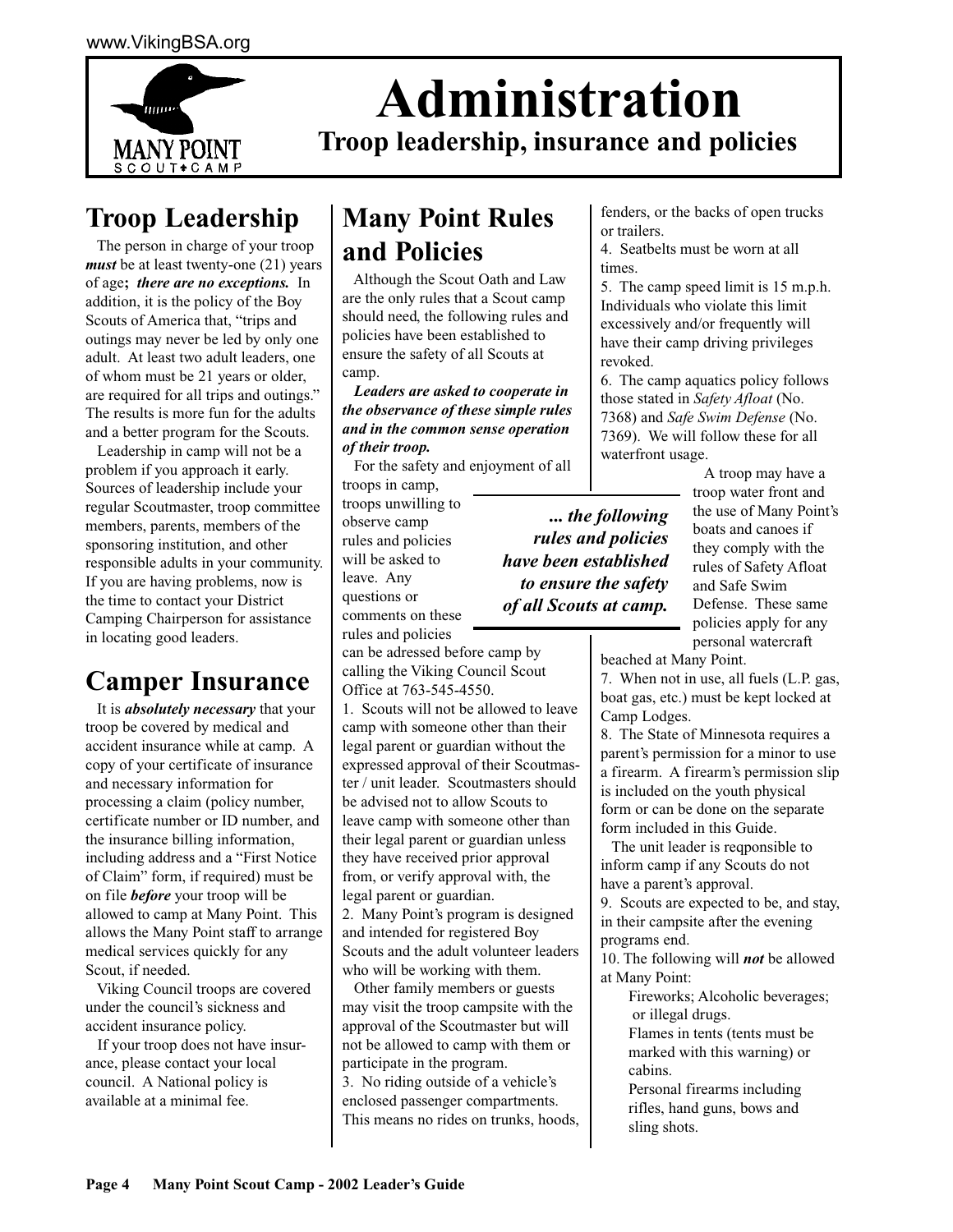

#### **Mandatory Personal Mountain Bike Safety Policies**

 Hiking remains the encouraged method of transportation at Many Point. All program areas within a camp can be reached on foot. Those Scouts and leaders who choose to use their own personal mountain bikes to get to the more distant parts of Many Point, like the outpost programs in Flintlock, must agree to follow Many Point's bike safety policies. Failure to comply with these regulations will result in the loss of riding privileges.

#### **Mountain Bike Safety Policies**

 Attend the bike safety orientation session and have your bike registered. The bikes of those attending the orientation will be visually identified. Bikes cannot be ridden at Many Point without this identification.

 Only "big tire" bikes are allowed. Many Point's roads will not accommodate narrow-tire bikes.

 Industry-approved helmets MUST be worn at all times.



 Bike riders must follow all traffic regulations; Ride on the right side of the road.

Stop for Stop signs. Obey one-way directional signs. Ride only on roads or approved trails. (To prevent erosion and for the safety of hikers, most trails within a camp will not be approved). Do not exceed

## **Administration Camp Policies, mail and phone**

speed limits.

 Bikes must be parked in designated areas or out of normal traffic paths.

 Bikes must be ridden in a responsible manner.

 Many Point wants to continue to try and accommodate the limited usage of personal mountain bikes by its campers. Many Point does provide a mountain biking program for older

Scouts and uses well-maintained bikes. Bringing personal bikes is not encouraged but will be allowed if the bike was purchased from a bike shop and the Scout is responsible for any parts and repairs.

 We will continue to review if mountain bikes can be compatible with the camp environment. Thank you for your cooperation.

## **MAIL**

#### **All Mail Should Be Addressed As Follows:**

Name Site Name and Troop Number Camp Name Many Point Scout Camp 41408 Many Point Scout Camp Road Ponsford, MN 56575

#### **For Example:**

John Smith Quetico Site - Troop 369 Voyageur Camp Many Point Scout Camp 41408 Many Point Scout Camp Road Ponsford, MN 56575

#### **Rain, Snow, Sleet - But No Candy**

 The Ponsford, MN Postmaster asks that we inform parents that "non-flat" items should not be sent in letters to camp unless marked "Hand Cancel". The new postal sorting equipment can not accommodate that package of M&M's. Parents should also know that it can take 3 days for mail to reach Many Point. So write early.

## **PHONE**



 Many Point's two pay telephones are located near the Administration Building, over four miles from some of the troop campsites. Please ask parents not to call except in emergency situations. They should be prepared to give the individual's name, troop number, campsite and camp.

#### **THE PHONE NUMBER FOR EMERGENCY USE ONLY, IS (218) 573-3257.**

 Scouts are strongly discouraged from making telephone calls. If it is necessary, the Scout must be accompanied by the troop's adult leader. All out-going calls must be collect or placed on a credit card.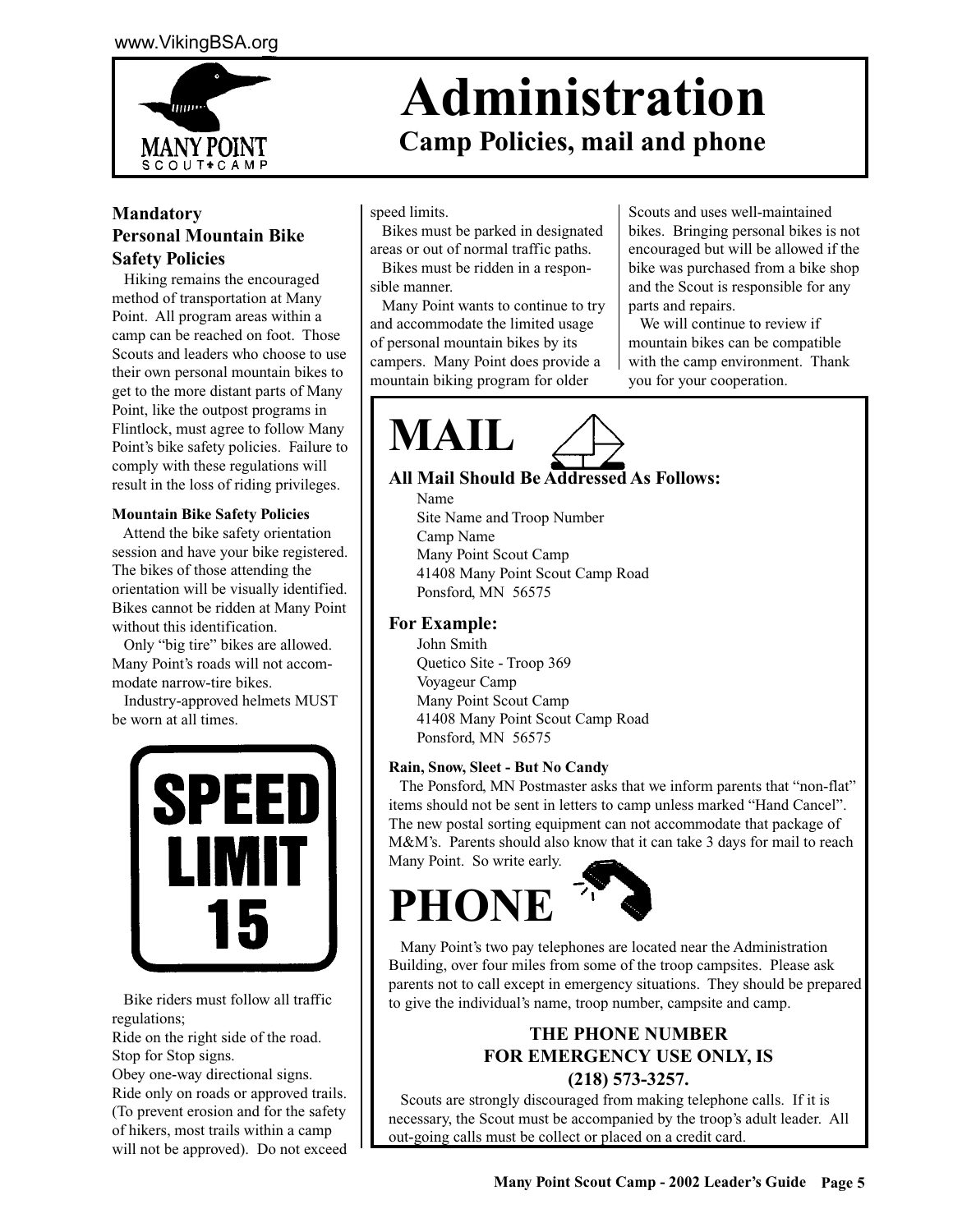

## **Administration Physicals**

#### **Physical Examinations**

 All Scouts and adult leaders at Many Point **must** have a completed Boy Scouts of America physical examination form on file at the Health Lodge. All campers staying at Many Point's Family Camp over 72 hours must also follow these same requirements. Leaders are asked to pass this information on to the families staying at Family Camp.

a physical examination within the last 36 months they can use this form with an annual update of the Health History. All physical forms for minors MUST be signed by the parent or guardian. Adults MUST sign their own physical. Physical forms will be returned to the troop at check-out.

 A copy of the physical forms are included with this Guide. Physical forms are also available at the Viking

| Chairma size in out adjuste verified them though            |                                                     |                          | <b>The American Administration</b>                                                                                                                                                                                                   | <b>P. MINE 1994</b>                                                                                                                                                                                                                  |  |
|-------------------------------------------------------------|-----------------------------------------------------|--------------------------|--------------------------------------------------------------------------------------------------------------------------------------------------------------------------------------------------------------------------------------|--------------------------------------------------------------------------------------------------------------------------------------------------------------------------------------------------------------------------------------|--|
| <b>Lewischer</b><br>۰.                                      | $\overline{\phantom{a}}$                            | ---                      | the converse, so not reduce visual                                                                                                                                                                                                   | <b><i><u>Property</u></i></b>                                                                                                                                                                                                        |  |
| $\overline{\phantom{a}}$                                    |                                                     | چىپ                      | where the star traditional                                                                                                                                                                                                           |                                                                                                                                                                                                                                      |  |
| ٠<br>                                                       | $-1$<br>$-1$                                        |                          | <b>SERVICE</b>                                                                                                                                                                                                                       |                                                                                                                                                                                                                                      |  |
|                                                             | $\epsilon$                                          | ٠                        |                                                                                                                                                                                                                                      |                                                                                                                                                                                                                                      |  |
| trim.                                                       | $\mathbf{r}$                                        |                          | <u>the company company of the company of the company of the company of the company of the company of the company of the company of the company of the company of the company of the company of the company of the company of the</u> |                                                                                                                                                                                                                                      |  |
| $\sim$ $\sim$<br><b>List between Großen</b>                 |                                                     | ٠                        | . <i>.</i><br>a Gilpana ponsoni quie                                                                                                                                                                                                 |                                                                                                                                                                                                                                      |  |
|                                                             |                                                     |                          |                                                                                                                                                                                                                                      |                                                                                                                                                                                                                                      |  |
|                                                             |                                                     | .<br>$\sqrt{1}$          | والمستر ويسترد المجدة<br>لمشر خنيدت عماء                                                                                                                                                                                             | PERBONAL HEALTH AND MEDICAL RECORD                                                                                                                                                                                                   |  |
| <br>k.                                                      | ---<br>. .                                          | т                        | $e^{-1}$                                                                                                                                                                                                                             | .                                                                                                                                                                                                                                    |  |
| EV.                                                         |                                                     | г.,                      | a b                                                                                                                                                                                                                                  |                                                                                                                                                                                                                                      |  |
|                                                             | $\ddotsc$                                           |                          |                                                                                                                                                                                                                                      | Class 1 janislik ormålig för at pyrkoljatik. Spiller, Typ ppå, compyrisen, et aller gruppen om annallig 15 kmm<br>1999 avså et aller, skylig to the pitalist projekt förstatt men ta mada malada. Sammi passed malle med sedan<br>ma |  |
| مقدمتهم متعادلات                                            |                                                     | <b>Birds Holly</b>       | , <b>.</b>                                                                                                                                                                                                                           |                                                                                                                                                                                                                                      |  |
| -------<br>16.                                              | <b>CALL AND THE USE</b><br>$\overline{\phantom{a}}$ | ÷                        | worksmoon)                                                                                                                                                                                                                           |                                                                                                                                                                                                                                      |  |
| no se seri.                                                 | $\sim$ $\sim$ $\sim$                                | wa :                     | $\mathbf{a}$<br>.<br>.<br>$\cdots$                                                                                                                                                                                                   | time i gregorio area avez 10 mento to al postagonto mate al gosti al tipi, Ambie Maldani auro y seg alter<br>colony mai se independen, una mento, o tantattatal alco in independente pelo propo ter 17 mentos delenco.<br>«Al trad o |  |
|                                                             |                                                     | $\overline{\phantom{a}}$ | .                                                                                                                                                                                                                                    |                                                                                                                                                                                                                                      |  |
| 100248547                                                   |                                                     | $-$<br>$\mathbf{f}$      | to value on to come the                                                                                                                                                                                                              |                                                                                                                                                                                                                                      |  |
|                                                             |                                                     | ٠<br><br>$\sim$<br>٠     |                                                                                                                                                                                                                                      | Quigo Same above acquire on adduced gas above on allead conference. Your DEA have suppressed manded data added<br>give about the components to your state.                                                                           |  |
| مقدمته عمقها                                                |                                                     |                          |                                                                                                                                                                                                                                      |                                                                                                                                                                                                                                      |  |
| --------------<br>.                                         |                                                     | $ +$ $+$<br>$- - -$      | <b>Three</b>                                                                                                                                                                                                                         |                                                                                                                                                                                                                                      |  |
| $\cdots$                                                    |                                                     |                          |                                                                                                                                                                                                                                      | t yêu antroid het materiale teatre in de stadstanding dêr's teles through, ontge d'un spele after an entre<br>An antite different to be under teatre de stadstanding angespege aprèsent alles pays test Thamas and an entre<br>() da |  |
| $$ $$                                                       |                                                     | <b>A</b> = 10.10         | <b>MARTINE</b>                                                                                                                                                                                                                       |                                                                                                                                                                                                                                      |  |
| . .<br>$\sim$ $\sim$                                        |                                                     |                          |                                                                                                                                                                                                                                      |                                                                                                                                                                                                                                      |  |
|                                                             |                                                     |                          | ----------                                                                                                                                                                                                                           | the gap is agreed you having anticip for a work or more, how over the commissioners design physical anticipe at surface                                                                                                              |  |
|                                                             |                                                     |                          | <b>WE POST SHOPPING</b>                                                                                                                                                                                                              | <b>Contract Service Contract</b>                                                                                                                                                                                                     |  |
|                                                             |                                                     |                          | Free Av<br><b>Barrow And Bookman Ave</b>                                                                                                                                                                                             | THEY POWER AR NOTE WO AND UNKER OFF ANNUAL COMMUNAL ART NUMBEAUTORITY WAS PRETINCIPATED AND POWER                                                                                                                                    |  |
| <b>TELLAL AND HELL</b>                                      |                                                     |                          | .                                                                                                                                                                                                                                    | toll, parts, the ouse company, include January class collections.                                                                                                                                                                    |  |
| Companies and concentration of the companies of the company |                                                     |                          | <br>the company of the com-                                                                                                                                                                                                          |                                                                                                                                                                                                                                      |  |
| - Aug. 1. Martin, a sea mar product.                        |                                                     | sa Sa                    |                                                                                                                                                                                                                                      | GLASS 1 FURNICINAL MEMORY AND MEDICAL HOSPORY                                                                                                                                                                                        |  |
| <b>MARGAZINE</b>                                            |                                                     |                          | 12.72748                                                                                                                                                                                                                             | <b>Publican in all particularship</b>                                                                                                                                                                                                |  |
| <b>CAMPS PERMIT IF THE</b>                                  |                                                     | $\cdots$                 | *****                                                                                                                                                                                                                                | In an West and ay named, morefore, or which particulars. Please preside and                                                                                                                                                          |  |
|                                                             |                                                     |                          | .<br>$2000 - 100$                                                                                                                                                                                                                    | <b>ART 200500</b>                                                                                                                                                                                                                    |  |
| <b>SIGNER</b><br>AF 61                                      |                                                     | m-                       | ٠                                                                                                                                                                                                                                    |                                                                                                                                                                                                                                      |  |
| .                                                           | <b>.</b>                                            |                          | $\gamma_{\rm{th}}$<br>$\sim$<br>õ.                                                                                                                                                                                                   | <b><i><u><u>both warm</u></u></i></b><br>-<br>محمدا                                                                                                                                                                                  |  |
| .<br>H.                                                     |                                                     |                          | Statement and a fairwall                                                                                                                                                                                                             | lara d'ossi e serie                                                                                                                                                                                                                  |  |
| e as                                                        |                                                     |                          | <b>CHAIN A ROLL</b>                                                                                                                                                                                                                  | $\mathbf{w}_{\text{max}}$<br>ш.                                                                                                                                                                                                      |  |
| У.                                                          |                                                     |                          | <b>COLORADO</b><br>.                                                                                                                                                                                                                 | and the same of<br>. .<br>_____                                                                                                                                                                                                      |  |
| $\overline{\phantom{a}}$                                    |                                                     |                          | $-1$                                                                                                                                                                                                                                 |                                                                                                                                                                                                                                      |  |
| m.<br>$\frac{1}{2}$                                         |                                                     |                          | <b>START OF</b>                                                                                                                                                                                                                      |                                                                                                                                                                                                                                      |  |
|                                                             | $\cdots$                                            |                          |                                                                                                                                                                                                                                      | - 10000000                                                                                                                                                                                                                           |  |
| u.<br>٠<br><b>BARRA</b>                                     |                                                     |                          |                                                                                                                                                                                                                                      |                                                                                                                                                                                                                                      |  |
| <b>ALC: YES</b>                                             | $\overline{\phantom{a}}$                            |                          |                                                                                                                                                                                                                                      | -----                                                                                                                                                                                                                                |  |
| <br><b>THE 11</b>                                           |                                                     |                          | ---- --                                                                                                                                                                                                                              |                                                                                                                                                                                                                                      |  |
| .<br>- 47                                                   |                                                     |                          | <b>WHEN THE COMP</b>                                                                                                                                                                                                                 | foregrad teachers and an expected service account of<br>$m = m$                                                                                                                                                                      |  |
| sie.                                                        |                                                     |                          | مستقدماتان»، بوده در<br><b>100 BFT THEFT .</b>                                                                                                                                                                                       |                                                                                                                                                                                                                                      |  |
| 10000<br>.                                                  |                                                     |                          | . <b>.</b>                                                                                                                                                                                                                           | t des en paradies de les paragraphes à bije program, entjet le finitiere autres batiles à des sons et finance                                                                                                                        |  |
| i me                                                        |                                                     |                          | <b>NATIONAL MICH SERVICE</b><br>PRINTS NYSEA                                                                                                                                                                                         | e anno 1970 a componente de la componentación de la componentación de la componentación de la componentación<br>A composito de Componentación de la componentación de la componentación de la componentación de la componenta        |  |
| .                                                           |                                                     |                          | 1.7.1<br>-----------                                                                                                                                                                                                                 |                                                                                                                                                                                                                                      |  |
| mment.                                                      |                                                     |                          | <b>CONTINUES OF</b>                                                                                                                                                                                                                  | ی درمود به استعمال سیستم وی با کار دی کار دی که به محمد به شده به محمد به محمد به این استعمال به این محمد به ا                                                                                                                       |  |
|                                                             |                                                     |                          |                                                                                                                                                                                                                                      | the costs I served to readers! I being your the production is the gapitale service by the selection in starting<br>These paper security, helicity because of a continue couple or bysides of madernia in an observe the              |  |
| $\sim$ $\sim$ $\sim$                                        |                                                     |                          |                                                                                                                                                                                                                                      | $-1 - 1$                                                                                                                                                                                                                             |  |
|                                                             |                                                     |                          |                                                                                                                                                                                                                                      | However a possibilities is said.<br>--                                                                                                                                                                                               |  |
|                                                             |                                                     |                          |                                                                                                                                                                                                                                      | then worker main for providence in the maintain. Since with past this test council.                                                                                                                                                  |  |
|                                                             |                                                     |                          |                                                                                                                                                                                                                                      |                                                                                                                                                                                                                                      |  |
|                                                             |                                                     |                          |                                                                                                                                                                                                                                      |                                                                                                                                                                                                                                      |  |
|                                                             |                                                     |                          |                                                                                                                                                                                                                                      |                                                                                                                                                                                                                                      |  |
|                                                             |                                                     |                          |                                                                                                                                                                                                                                      |                                                                                                                                                                                                                                      |  |

#### **The two camp physical forms are included as a part of this Guide.**

 **Adults over 40 years of age** must have a physical examination each year and use the Personal Health and Medical Record Form Class 3 (No. 34412). **Scouts, children and adults under 40** use the Class 2 physical examination form (No. 34414). If a Scout, child or adult under 40 has had

Council office, 5300 Glenwood Avenue, Minneapolis, Minnesota 55422 (phone 763-545-4550) or your local council office.

 *We strongly recommend* that all physical forms be collected by the troop's adult leader two weeks prior to camp, to ensure that all Scouts have a

properly completed form.

 The camp physical has provided early detection of potential problems and valuable information needed in case of an emergency. It has helped make camp a safer experience.

### **Medical Services**

 There is no charge for medical services performed in camp for Scouts and leaders, except for certain medical supplies.

 Family campers will receive medical treatment only on an emergency basis. Other disabilities will be referred to the hospital/clinic in town. All campers needing services performed in town at the hospital/clinic are required to handle payments through the troop or family insurance policy.

 Although medical services are available 24 hours a day, please limit non-emergency visits to those times in the morning and evening designated for sick call. In an emergency situation, please have a staff member in your camp call the Health Lodge and relay relevant information.

### **Health Lodge**

 **Regular Health Lodge "sick call" hours are held from 8:30 a.m. to 9:30 a.m. and from 6:30 p.m. to 7:30 p.m.**

 **Emergency medical help is available at all times.**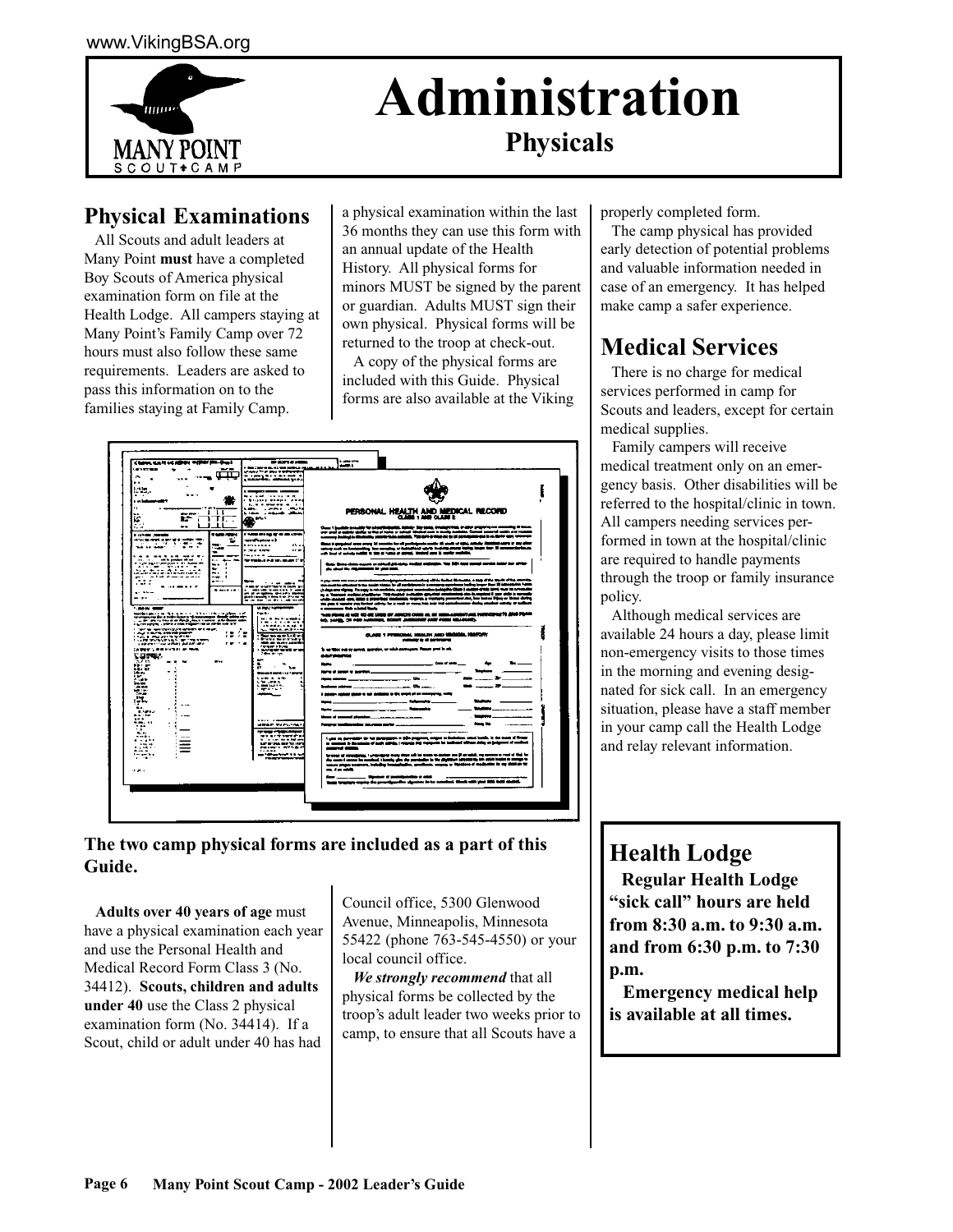

## **Administration Food Service**

## **Options**

 Many Point believes in providing food service options so your troop can pick the food service that best fits your goals. There are four food service options available for troops attending Many Point.

**Dining Hall** service, available only to troops camping in Buckskin, provides three homestyle meals each day.

#### **Hotstack/Patrol Cooking** food

service is available only to troops camping in Ten Chiefs. All breakfast and lunch food comes uncooked and packaged from the Commissary for each patrol to prepare in their campsite. Supper meals come precooked from the Dining Hall in a hotstack container; you set the table and serve. After supper you clean the hotstack container and return it to the roadside stand. This option is a combination of the Patrol Cooking and Dining Hall menus.

**Patrol Cooking** food service is available to troops camping in Ten Chiefs, Voyageur, or Pioneer. All food is received uncooked and packaged one meal at a time from the Commissary for each patrol to prepare in the campsite. For convenience, an effort has been made to design the Patrol Cooking menu with simple lunches.

**Independent** food service is available to troops camping in Ten Chiefs, Voyageur, or Pioneer. The troop is completely responsible for all its food and for meeting all State Health Department requirements regarding food storage and preparation.

## **Meal Counts**

 Troops will be asked at check-in to provide a daily count of the number of Scouts and leaders (by patrol) eating with their troop. Food deliveries and troop fee charges are based on these numbers.

## **Visitor Meals**

 Visitors can purchase a meal ticket at the Administration Building during normal business hours and eat in the Dining Hall. Advance notice is required. Meals are \$5.00 each.

## **Eating Utensils**

 Campers in Ten Chiefs and Voyageur should bring a reusable knife, fork, spoon, cup, plate, and bowl. No paper service is provided with the Patrol Cooking or hotstack food services.

#### **Food Storage Containers**

 Each campsite in Ten Chiefs, and new this year in Voyageur, will have a food storage container to protect any food from critters. Containers are made of concrete block with a metal door. Troops are encouraged to bring a padlock for the door.

 Troops should establish a system to collect all food (especially treats) from patrol boxes and each Scout each night to put in the food storage container.

## **Eat it Up**

 In compliance with Minnesota Department of Health Regulations and National Standards of the Boy Scouts of America, *the storage of perishable foods in the campsites is not allowed.* This includes all dairy products and meat. This regulation is intended to protect the health and safety of campers. The menus and deliveries are designed so as to not require long term perishable food storage. Eat all food or dispose of it and let the Commissary know if you are receiving too much of any food item so waste can be avoided.

### **Stoves**

 A cast iron wood burning Sheepherder stove is available with each patrol campsite. LP-gas stoves are available for rent (see fee schedule) to troops using the Patrol Cooking food service with gas being provided as part of the rental. Advanced reservations (on the "pink card") for LP-gas stoves is recommended.

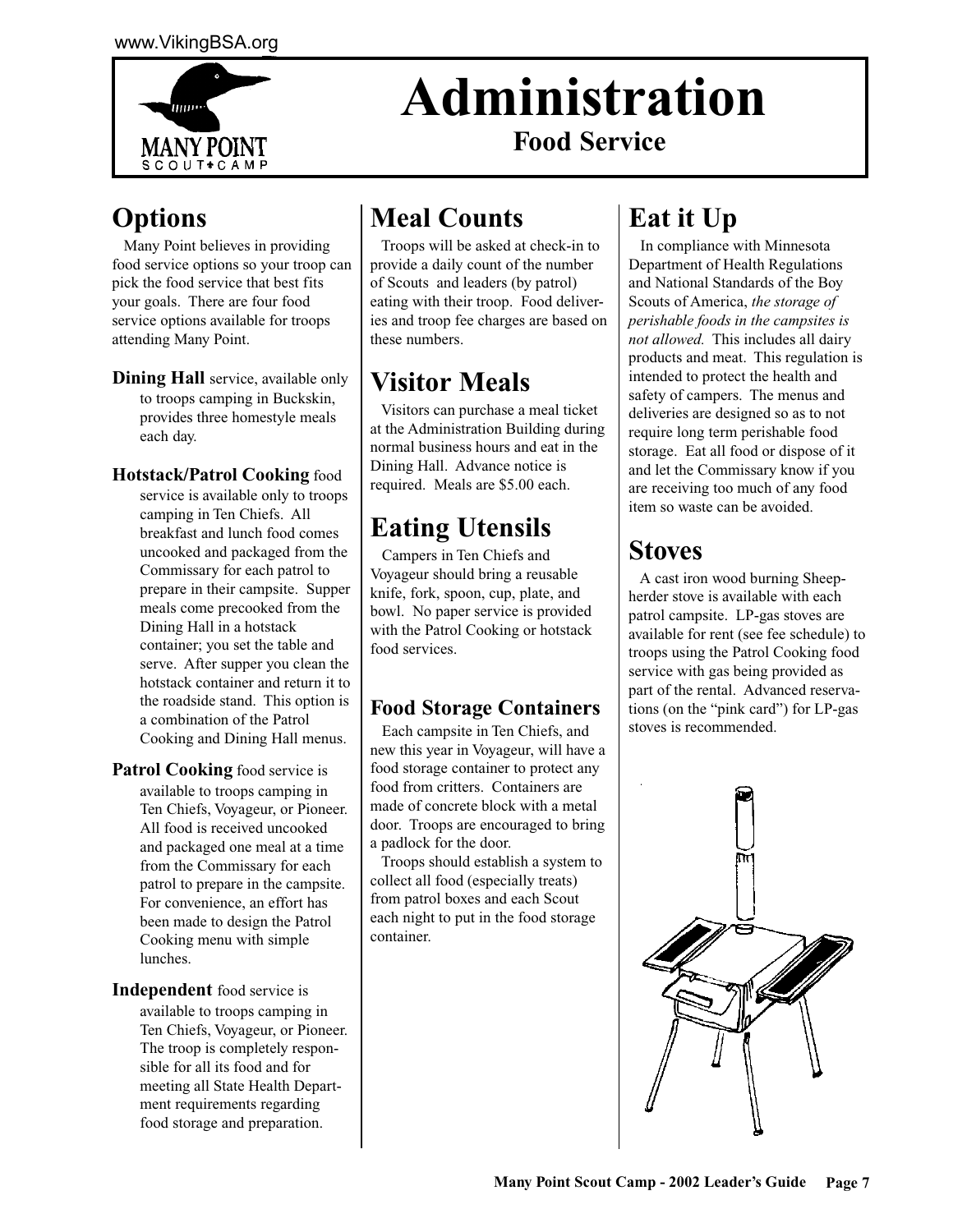

## **Administration**

**Camp Fees**

## **Many Point Camp Fees 2002**

| $\mathbf{Camp}$            | <b>Type of Service</b>                        |                                           | <b>Boy Fee/Week</b>                  |
|----------------------------|-----------------------------------------------|-------------------------------------------|--------------------------------------|
| <b>Voyageur</b>            | <b>Patrol Cooking</b>                         | Program / Food / Campsite \$150.00/Scout* |                                      |
| <b>Ten Chiefs</b>          | Patrol Cooking &<br><b>Evening Hot Stacks</b> | Program / Food / Campsite \$150.00/Scout* |                                      |
| <b>Buckskin</b>            | <b>Dining Hall</b>                            | Program / Food / Campsite \$150.00/Scout* |                                      |
| <b>Pioneer or Frontier</b> | <b>Independent Troop</b>                      | Campsite / Food                           | $$30.00/Person*$<br>$$65.00/Person*$ |

All Adult Leaders…………………………………………….................................……………………\$60.00 per Leader

The boy and adult fee includes a Many Point patch and year segment for all FIRST-year campers. Returning campers will receive a year segment.

Scouts unable to stay the full week will be charged at the prorated rate of \$30.00/day and leaders \$10.00/day.

**April 15th** A non-refundable deposit of \$10.00 per boy is due April 15th, and as new Scouts sign up. Troops without a \$10.00 per boy deposit by April 15th may have their campsite reservation cancelled to allow other troops the opportunity for a campsite at Many Point.

**June 1st** The balance of the camp fees are due by June 1st. Fees paid after June 1st will be \$5.00 per boy additional. Webelos Scouts joining the troop after June 1st will not be charged the additional \$5.00.

#### **Family Camp**

| <b>Additional Night</b> | \$25.00 |
|-------------------------|---------|
|                         |         |
| <b>Additional Night</b> | \$15.00 |

#### **Statement of Non-Discrimination**

 These camping opportunities are made available through the Viking Council, Boy Scouts of America. They meet the standards of the National Council, B.S.A. and are

inspected to assure a high quality, successful camping experience. Many Point is committed to a policy that all persons shall have equal access to its facilities, employment,

and USDA Child Nutrition Programs without regard to race, creed, color, sex, national origin, age or handicap.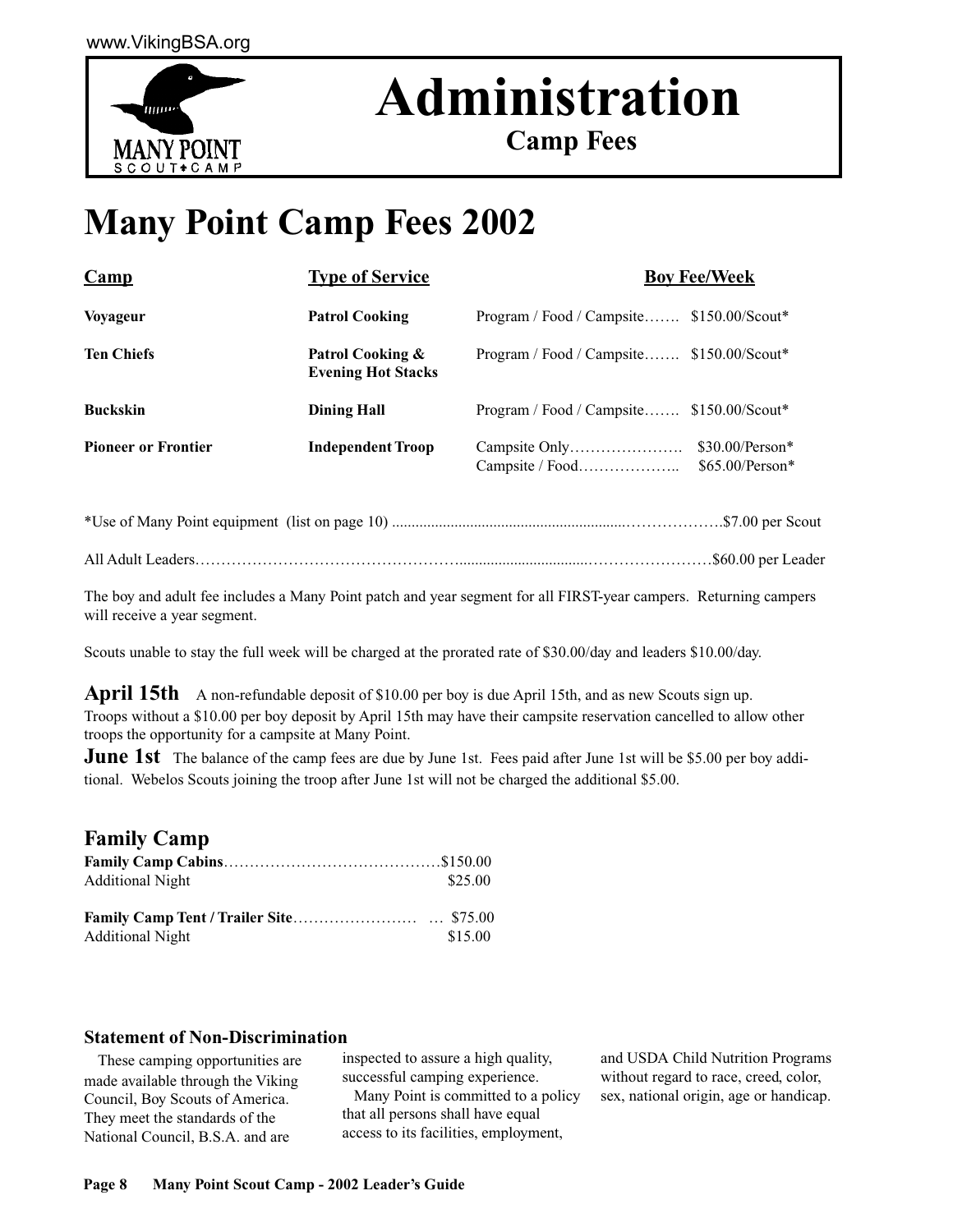

## **Administration Camp Charges**

## **Cancellations**

 Troops are asked to help Many Point by providing their best attendance information possible. Food and program supply orders are based on the April 15th and June 1st fee payments.

 Please keep camp informed of changes, up or down, in your attendance figures, by calling the Viking Council Office or camp (after mid-June).

 The Reservation Information Update (pink card) is due at camp 3 weeks before your arrival. This gives us your best counts for food and equipment planning.

 Troop accounts will be reviewed at check out time to determine any fees, or refunds, due.

\$10.00 per Scout is non-refundable, if a Scout cancels.

 Prorated fees for Scouts unable to stay the entire week are \$28.00 per day and \$10.00 per day for leaders.

## **Damages**

 Loss or damage of camp equipment or property will be charged to the troop at repair or replacement cost.

## **Optional Equipment Rental**

 LP-gas stoves..\$15.00 each / week. Camping equipment is available to rent on a per piece basis. See page 10 for a listing.

## **Program Fees**

 The majority of the camp's programs and services are provided as a part of the camp fee. Some optional programs have an additional fee.

#### **Ammunition**

 **Shotgun** - \$1 for three shots; includes shells and pigeons.

 **.22 Caliber** - \$.25 for five rounds. Many Point's program will provide free .22 ammunition for scheduled troop shoots.

 Scouts progressing towards completion of the rifle merit badge will be provided .22 ammunition during the class periods. Open shooting will require an ammunition ticket.

 Scouts in the shotgun merit badge will have to purchase ammunition tickets.

 Tickets for ammunition are purchased at the camp trading post.

 Because of strict requirements for storage and accounting of ammunition at youth camps, we require that troops not bring their own ammunition.

#### **Horse Rides**

 Orientation and Trail Ride… \$8.00 Overnight Ride……… ……\$16.00 Horsemanship merit badge \$25.00

 Tickets for trail rides and the overnight ride are purchased at the camp trading post

#### **Mountain Bike Programs**

Maintenance fee per ride \$2.00.

#### **Cooking Merit Badge**

 The additional food items required for those working on the Cooking merit badge for the trail and backpacking meal requirement will be available in the trading post. This food is anticipated to be about \$10.00.

 Special Ten Chiefs Note: The troop will need to select a "cooking merit badge patrol" for the evening meal that will receive patrol cooking food in place of the regular hot stack meal.

#### **Flintlock Programs**

 Though there are no additional charges for the Flintlock Adventure Programs (Project COPE, Kayaks, Huck Finn, Big Boat Sailing, Sailboarding, Fishing, GPS, etc.) there is, however, a \$5.00 "no-show" charge. These programs are very popular and no shows mean a Scout who wanted to participate will probably miss out or a whole program may need to be cancelled because of minimum number requirements.

#### **Here to Serve You Trading Post**

 Scouts will find handicraft items, camp mementos, supplies and treats available. As a guideline, the average amount spent in the Trading Post last year was \$34.00. You may want to inform parents of the troop's meal plans while traveling and any troop program plans that may cost extra (like horse rides, shotgun or tours). Birthday cakes, ice cream and watermelons can be purchased, as available.

 Troop adult leaders can charge troop purchases to the troop's camp account. Scouts cannot be authorized to make troop charges.

#### **Gasoline**

 Gas is available at camp, however we recommend filling up in local towns. Check your area lodge for location and times of camp gas sales.

## **Troop Charge Accounts**

 All costs at camp can be charged to the troop's camp account by adult leaders. These charges must be paid at the time of check-out. Troop charging is not allowed after Noon on Friday.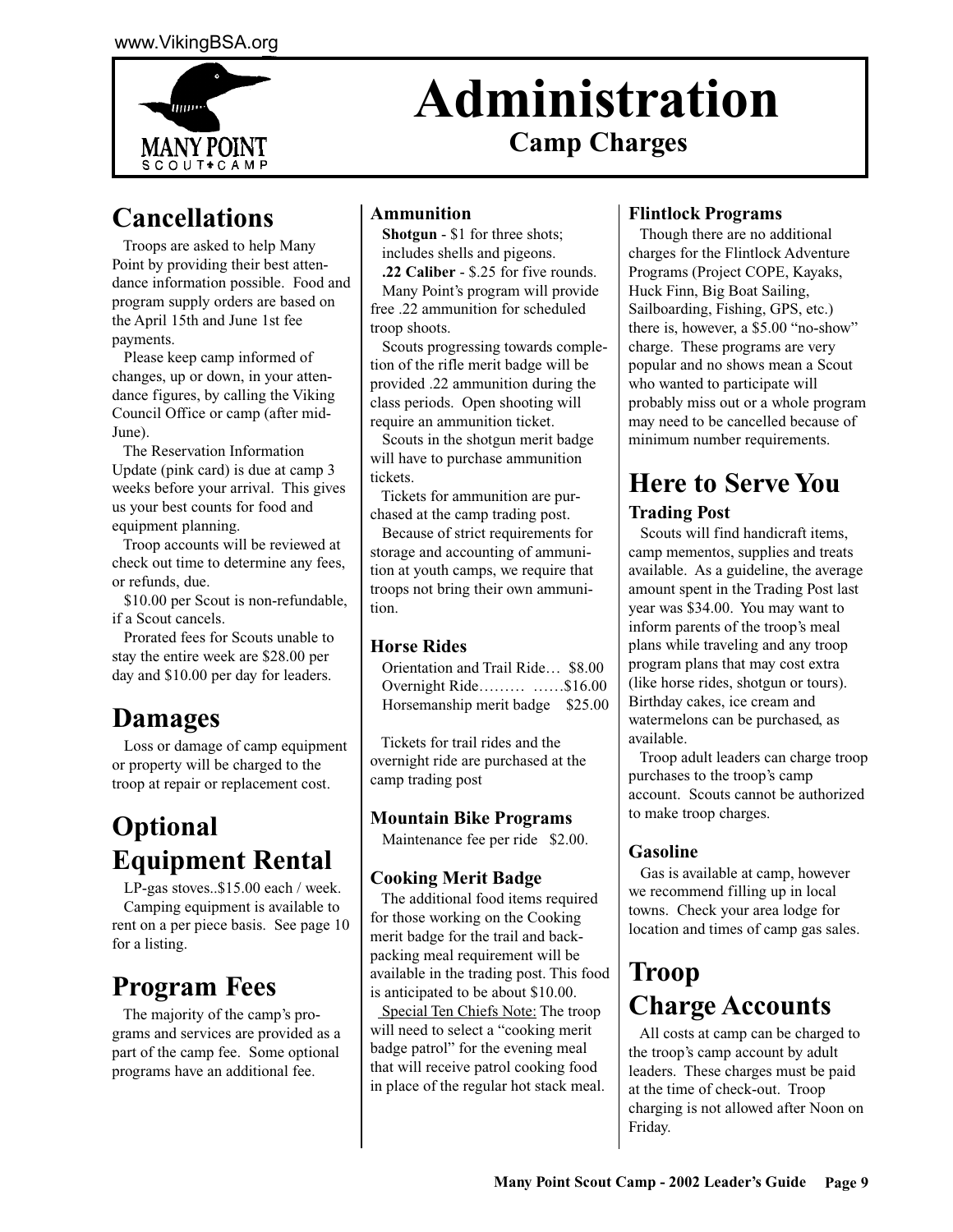

## **Administration**

**Equipment**

The following will be provided for those troops on the camp equipment plan:

#### **THE EQUIPMENT PLAN PACKAGE INCLUDES:**

o 9' X 7' Wall Tents and Poles o Sheepherder Stove (per patrol) o Patrol Box (per patrol)

o 12' X 16' Tarp (per patrol) o Cots for Each Troop Member

(2-Man Tents; no floors or netting) or Gas Burner Stove (extra charge for use) o Troop Supply Tent

#### **PATROL BOXES INCLUDE:**

| Legs, Bolts, Washers, Nuts | 2 Handles                    |
|----------------------------|------------------------------|
| Chef's Trail Kit           | $6$ " Pot                    |
| 1 Plastic Pitcher          | Aluminum Griddle and Handle  |
| $10-1/2$ " Fry Pan         | $8"$ Pot                     |
| 9" Fry Pan                 | 2-12 Quart Dishwashing Pails |
| Measuring Cup              | Pliers                       |
| 5-1/4" Coffee Pot Lid      | $61/2$ " Lid                 |
| 2 - Water Jugs             | $8"$ Lid                     |
| Coffee Pot                 | Nylon Dunking Bag            |

**IN TROOP EQUIPMENT BOX**

Camp Shovel Scout Axe & Bushman Saw

**AVAILABLE AT CAMP LODGE** Dutch Oven

Troops in Ten Chiefs and Voyageur Camps should bring their own eating utensils.

Troops in Buckskin Camp can receive a sheepherder stove and patrol box on request, if available. A limited number of tent stakes will be available for check out. We recommend that Scouts make their own or the

troop brings stakes.

#### **ADDITIONAL EQUIPMENT FOR RENT**

If you need more equipment than what is provided for the equipment plan (one per patrol), you may rent additional equipment for the following fees per week:

| LP Gas Stoves with $gas\$15.00$ |  |
|---------------------------------|--|

#### **Recommended Troop Equipment To Bring To Camp**

| <b>Extra Matches</b>   | <b>Extra Paper Towels</b>        |
|------------------------|----------------------------------|
| Flags                  | Tent stakes                      |
| Troop identifying sign | File for axes                    |
| Patrol flags           | Sharpening stone                 |
| Song books             | <b>Tools</b>                     |
| Lawn chairs            | Mosquito netting for each person |
| Thumb tacks            | Fire pails $(\#10 \text{ cans})$ |
|                        |                                  |

Troops bringing their own equipment must meet BSA National Standards requirements (i.e., 30 square feet of floor space, minimum, per camper in tents, marked with "No Flames in Tents").

#### **Troop Lock Boxes**

 Troop Lock Boxes (12"x12"x12") are available in each camp's lodge for the storage of valuables. Troops need to bring their own locks or can buy one in the Camp's Trading Post.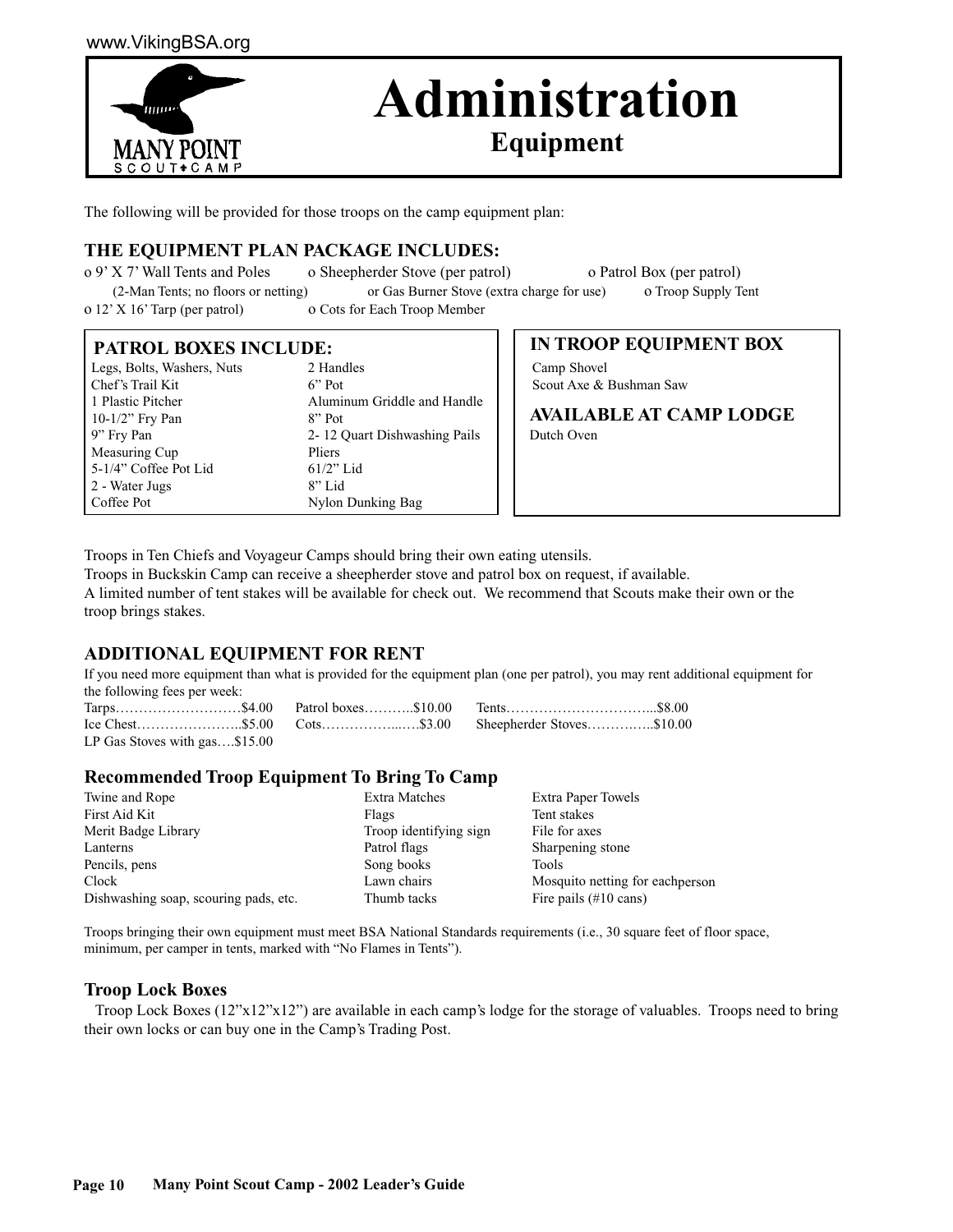

## **Administration Check-In, Family Camp and Independent**

## **Check In Procedures Family Camp**

 All troops should enter camp by the north road (See the map "The Road to Many Point" on inside of back cover of this Guide) and will complete checkin at the Administration Building **before** proceeding to the campsite.

 Camp staffs are not permitted to issue equipment to troops until the troop has checked-in at the Administration Building.

#### **Check-in will begin on Sunday at 1:00 p.m.**

and will continue until 3:30 p.m. If it is not possible for your unit to check-in during this time period, please contact the camp. Exceptions will be made only when changes are necessitated due to religious observances or exceptional circumstances (i.e., travel over 300 miles). A written request must be submitted for Saturday arrival and notification received for Monday arrivals. Many Point does not provide staff, program or food for troops checking in on Saturday. Early Family Camp arrival must follow the same procedures.

Troops and families check out on Saturday morning.

#### **At check-in, the unit leader should have the following items:**

- Completed physical examination forms for all Scouts and adults.
- Three copies of the camp roster (blank form accompanies this Guide).
- Certificate of insurance and claim information (if not in Viking Council).
- A check for paying any outstanding camper fees and to pay for charges made during the week at check-out time.
- Meal count information for the week by patrol.

 If these items have been checked and organized prior to check-in, the process will be greatly facilitated and can be accomplished promptly. After check-in, the troop can go to its campsite and begin setup.

#### **Be forewarned that day one is busy. It will include:**

- **Campsite setup**
- **Swim qualifications** (unless approved and conducted in advance)
- **Supper**
- **Scoutmaster and S.P.L. orientation meetings**
- **Advancement Planning Sheet turn in**
- **Camp Program Planning Sheet turn in**
- **High Adventure Request Form turn in**
- **Troop program scheduling**
- **Opening Campfire**

#### **Independent Camping at Many Point**

 As your troop grows in Scouting skills and troop maturity it will seek that extra challenge! That challenge can be fulfilled as you participate in the experience of being an independent troop at Many Point.

 Many Point offers this opportunity in both the Frontier and Pioneer areas. You still have access to Many Point's

medical facility, tested water, and if you desire, food service. From those basics, your troop can develop it's own program. If you meet the requirements of the Safe Swim Defense Plan and Safety Afloat you may run your own waterfront program (merit badges, swims, etc.). Based upon availability, you may have camp boats and canoes at your beach. To conform with the requirements of the

 Many Point is for families too. Set apart from the troop campsites, Many Point's Family Camp sits on a beautiful peninsula that extends into Many Point Lake. Its cabins and trailer pads with hook-ups allow the rest of the family to enjoy all the conveniences while the Scouts are camping. A trained staff offers activities and other program help to make your visit as busy, or relaxed, as you wish.

 Many Point's Family Camp is designed to be used by the families of the adult leaders attending camp. The Scout troop is responsible for those camping in the troop's name.

 Sign up for Family Camp opens on May 1 the year before your planned stay. Troops camping at Many Point may reserve up to two cabins and two trailer/tent sites between May 1 and August 31. After August 31, troops camping at Many Point may reserve as many cabins or trailer sites as they will use. After January 1 of the year of planned use, any Scouting unit or Scouting family may reserve cabins or trailer/tent sites.

 For more information contact the Council Office (763) 545-4550.

Boy Scouts we need a copy of the necessary waterfront certifications for our files.

 Many Point's facilities can be the basis for a wonderful independent camping experience. Based upon availability, certain elements of the Many Point program may be an option that your troop may want to utilize.

 Contact the Viking Council Office for more details.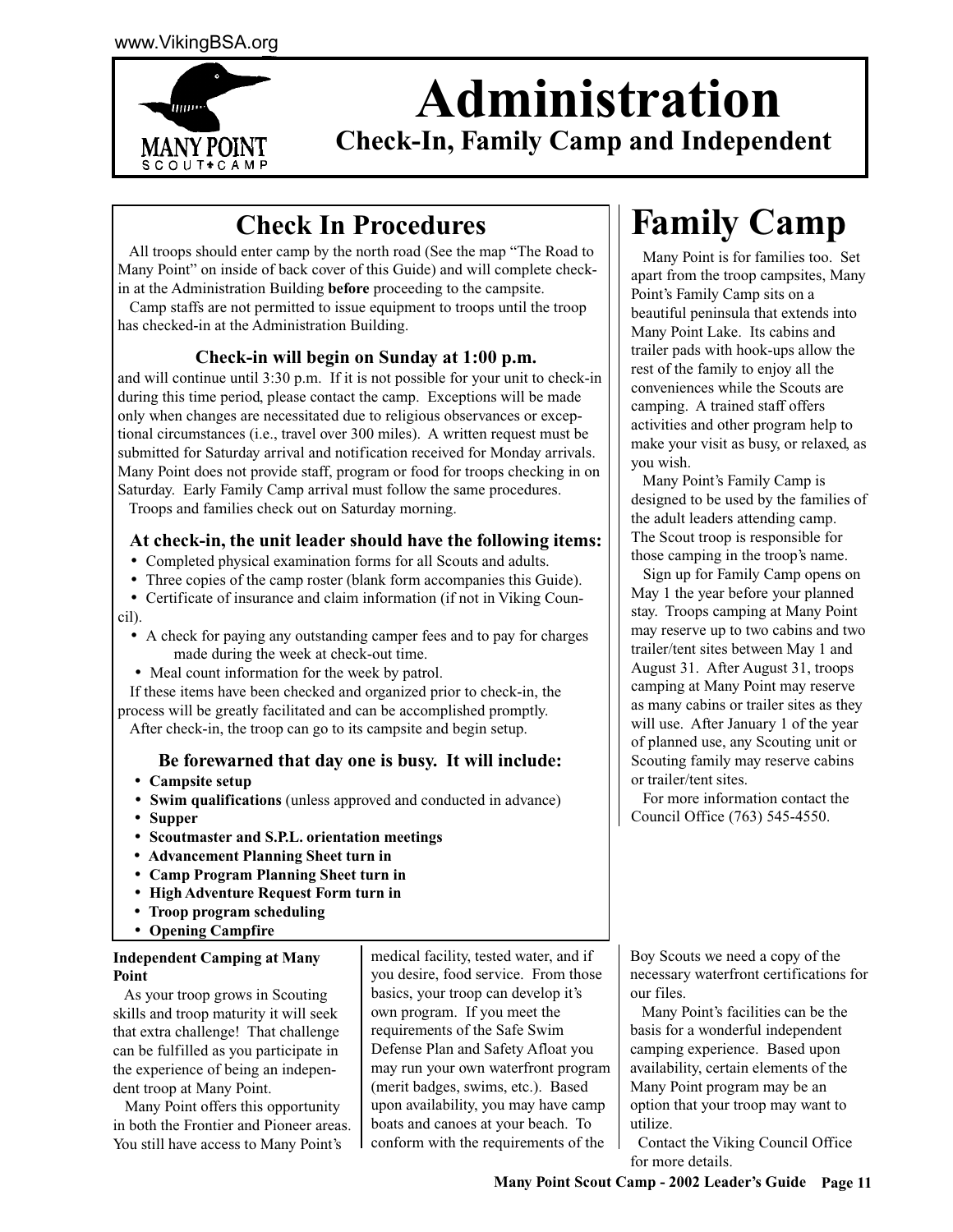

## **Program Planning**

## **Your Troop's Program**

 Many Point prides itself on the variety and diversity of programs it offers and the staff's ability to tailor a program to suit the needs of *your* troop.

 In planning your troop's program, you should approach it in four phases: Advancement, Camp Activities, High Adventure and Troop Programs. To help you, a separate Advancement Planning Sheet for your subcamp (Buckskin, Ten Chiefs or Voyageur), a Program Planning Worksheet and a High Adventure Program Request Form have been provided. These tools will help you develop a well rounded summer camp program for your troop.

## **1. Advancement**

 Your first step will be to help determine each Scout's advancement needs. Do this by reviewing your troop advancement

records and identifying the projects, skills and merit badges each Scout needs in advancing to the next rank. Make a list of programs, special demonstrations and projects that will help your Scouts achieve their advancement goals.

 For example, if a number of your Scouts need a hike for their advancement, include a troop or patrol hike on your program list.

 Next, you need to help each Scout choose the 1st Class Adventure (for Tenderfoot to 1st Class) and/or merit badges he will work on at summer camp (and before if there are precamp requirements). Additional information on merit badges and precamp requirements is included on page 17.

 Visit with each Scout and find out his personal interests. Then, using the Advancement Planning Worksheet for your subcamp, list each Scout's name and the instructional sessions, 1st Class Adventure and merit badges each would like to work on at camp.

## **1st Class Adventure**

 Scouts working on their advancement requirements for Tenderfoot through 1st Class can participate in Many Point's 1st Class Adventure program. Many of the outdoor requirements are covered in this daily 2-hour help session. Scouts work

with the camp staff to learn the skills needed to pass the requirements. Troop adult leaders are encouraged to attend to work with their Scouts and facilitate signing off their requirements. The 1st Class Adventure session covers both the 2nd and 3rd advancement help session periods on the Advancement Planning Sheet.

## **Merit Badges**

 When helping Scouts choose their merit badges for summer camp, the leader should consider the following:

 Practice and project time will be needed over the above merit badge help sessions.

 It is best if Scouts do not pick merit badges offered at the same time (check your camp's Advancement Planning Sheet for your camp).

 Most Scouts will only be able to handle two or three merit badges successfully in one week. Experienced Scouts can often do many



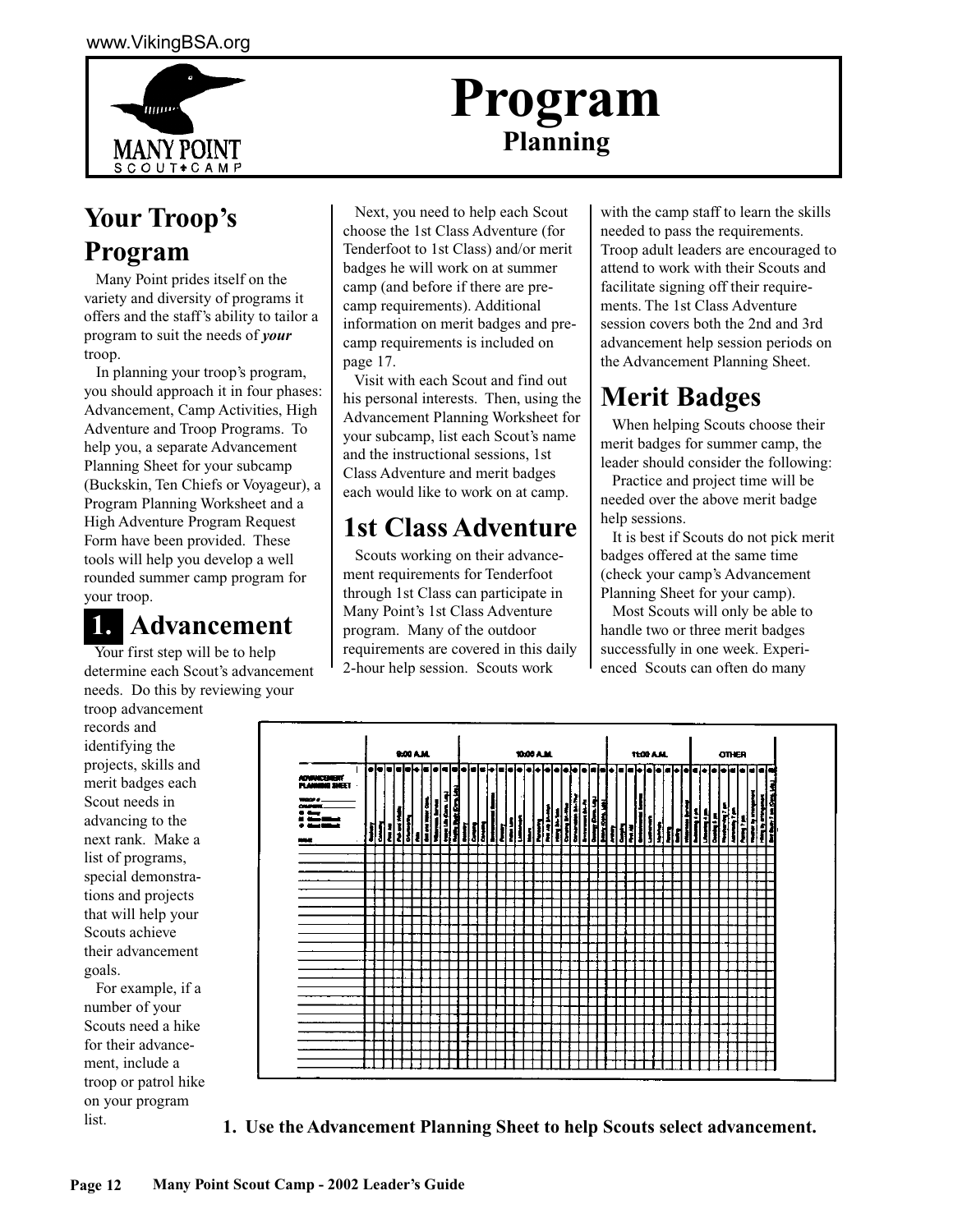

## **Program Planning as Easy as 1, 2, 3 and 4**

more.

Scouts should complete the precamp merit badge requirements before camp.

 Written projects are usually difficult to do at camp.

## **Camp Activities**

 Camp Activities are programs that Many Point offers, like sailing, climbing, etc. with camp staff support. You will participate in the activity as a troop with as much troop leadership involvement (i.e. Senior Patrol Leader) as possible.

 Your first step here is to share the program information in this Guide with the members of your troop. A summary of program activities is included on the Troop Program Planning Worksheet. Have Scouts tell their Patrol Leaders what they want to do at camp. Next, have the Patrol Leaders' Council meet and complete the Troop Program Planning Worksheet form included in this Guide.

## **3. High Adventure**

 Be sure that older Scouts have a chance to try some of the special activities for Older Scouts (those going into 8th grade) described on page 16. Older Scouts should list their interests on the High Adventure Request Form.

## **4. Troop Programs**

Your troop will want to have special programs just for your troop, run by your troop. These could be troop campfires in your campsite or other activites like hikes, skill demonstrations, Patrol Leaders' Council meetings or whatever the members of your troop want to do.

## **Scheduling the**

#### **Program**

 The camp staff will help you finalize and schedule your troop's program when you arrive at camp. Come to camp with your; 1. Advancement Planning Worksheet, 2. Camp Program Planning Worksheet completed by your Patrol Leaders' Council, and 3. High Adventure Request Form. These will be reviewed on Sunday and your program will be custom made to fit your troop.



**2. Use the Camp Program Planning Sheet to help select troop activities.**



**3. Use the High Adventure Request Form to help older Scouts select programs.**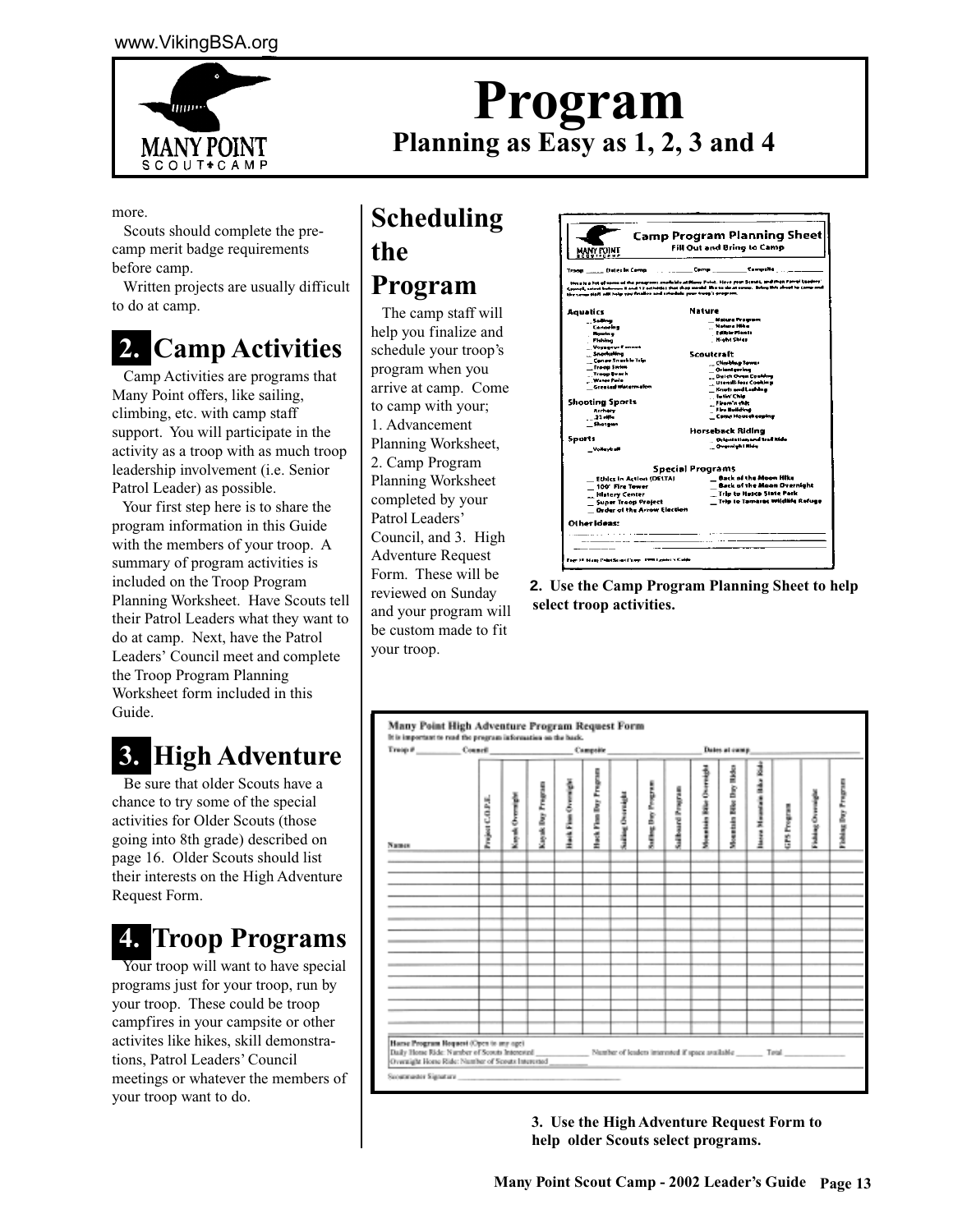

## **Activities**

 Many Point offers a wide variety of Camp Activities that your troop can participate in with the camp staff support. These activities often have a limiting resource (equipment or facility) that requires that your troop be scheduled into that activity at a specific time. The camp staff will help you coordinate that scheduling.

 Many of these activities are also available in the evenings for "open and merit badge practice time."

 Here are some of the activities available:

#### **Aquatics**

**Sailing -** Your troop can use the fleet and ride the wind.

**Canoeing -** Use the camp's canoes and investigate the Many Point shorline or what's on the other side. **Rowing -** Head out and catch a fresh fish dinner.

**Rubber Rafts** - Row **or paddle for a new adventure.**

**Voyageur Canoes - Check out these** two 12-man canoes. They're a real test of teamwork.

**Instructional swim - Daily opportu**nities are available for *all* Scouts to sharpen their swimming skills. Includes a Snorkling B.S.A. course. **Snorkeling -** Your troop can check out the Many Point underwater world with the camp's masks, fins and snorkles. Combine with canoeing and snorkle another part of Many Point. **Mile swim -** Once a week, Scouts can have the chance to "go the distance" and swim a mile. The Many Point segment can be worn for completion. To earn the B.S.A. mile swim patch, practice laps are required during the week.

**Open swims -** The beach is open most evenings.

**Troop swims -** Your troop can have its own time at the beach.

**Troop beaches -** your troop can set up and run your own swim period at your campsite. Canoes and rowboats may be available. Specific standards must be met.

**Water Polo** - Have a friendly troop water polo match.

**Greased Watermelon -** try water polo with a greased watermelon. Extra program charge.

### **Shooting Sports**

**Archery -** Your troop can take aim at the archery range and try to get into the "Bullseye Club". Club members qualify to return and shoot on the 3-D animal target range.

**Rifle -** Troop shoots can be scheduled with the camp's .22 rifles.

**Shotgun -** Your troop can choose to hold a troop trap shoot.

**Throwing Tomahawks** - Scouts can try their hand at hitting a target with throwing tomahawks.

**Slingshots** - take aim with "wristrocket" type slingshots.

#### **Nature Programs**

 There is a lot of nature to explore at Many Point.

**Nature Lodge** - Each camp has a Nature Lodge to conduct nature merit badges and a wide variety of nature programs. Your troop can sign up for a nature program and pick from a list of activities like predator/prey, edible plants or nature's camouflage. **Night Skies** - The mysteries and legends of the stars and planets come alive with staff help and an even better look obtained through our computer operated telescopes.

#### **Scoutcraft**

#### **Climbing Towers and Bouldering**

**Walls -** Your troop can get a "climb time" to try the wide variety of climbing routes on your camp's tower and horizontal practice wall. Routes range from beginner (big, frequent holds) to more challenging sides rated in the 5.9 range. The walls have oververticles, ceilings and a rappel side. Successful assent of the ceiling (without "hangdogging") qualifies a Scout to attend the lead climbing class. Leaders and interested Scouts are encouraged to participate in the supervised belaying of the climbers. **Orienteering -** Test your troop map reading skills as you see how fast you can find your way around the course. **Dutch Oven Cooking** - see what you can cook up. Cake mixes, bisquick, etc. are available in the trading post. You get to be your own taste tester. **Utensil-less Cooking -** It's amazing what you can cook and the clean up is a breeze.

**Others include;** Knots and lashing, Totin' Chip and Firem'n Chit, fire building and camp housekeeping.

### **Horseback Riding**

Trail Rides - Get a "horse sense" riding orientation in the riding arena and then head out on the trails atop one of Many Point's string of horses. Troop rides are offered in the afternoons and evenings.

**Overnight Rides** - Mount up and ride off into the sunset and don't come back until sunrise. The overnight ride gives you more time to ride and also get invoved with the grooming and feeding of the horses. Precamp signup for this popular program is recommended.

**Horsemanship Merit Badge** - This badge is offered at the corral in the mornings.

#### **The Ironman**

 A personal challenge for all campers (youth *and* adult). This triathalon starts with a 1.5 mile canoe race with a partner, goes into a 1/5 mile swim under close staff supervision, and finishes with a 2 mile run. All finishers are winners and qualify for the coveted IRONMAN segment!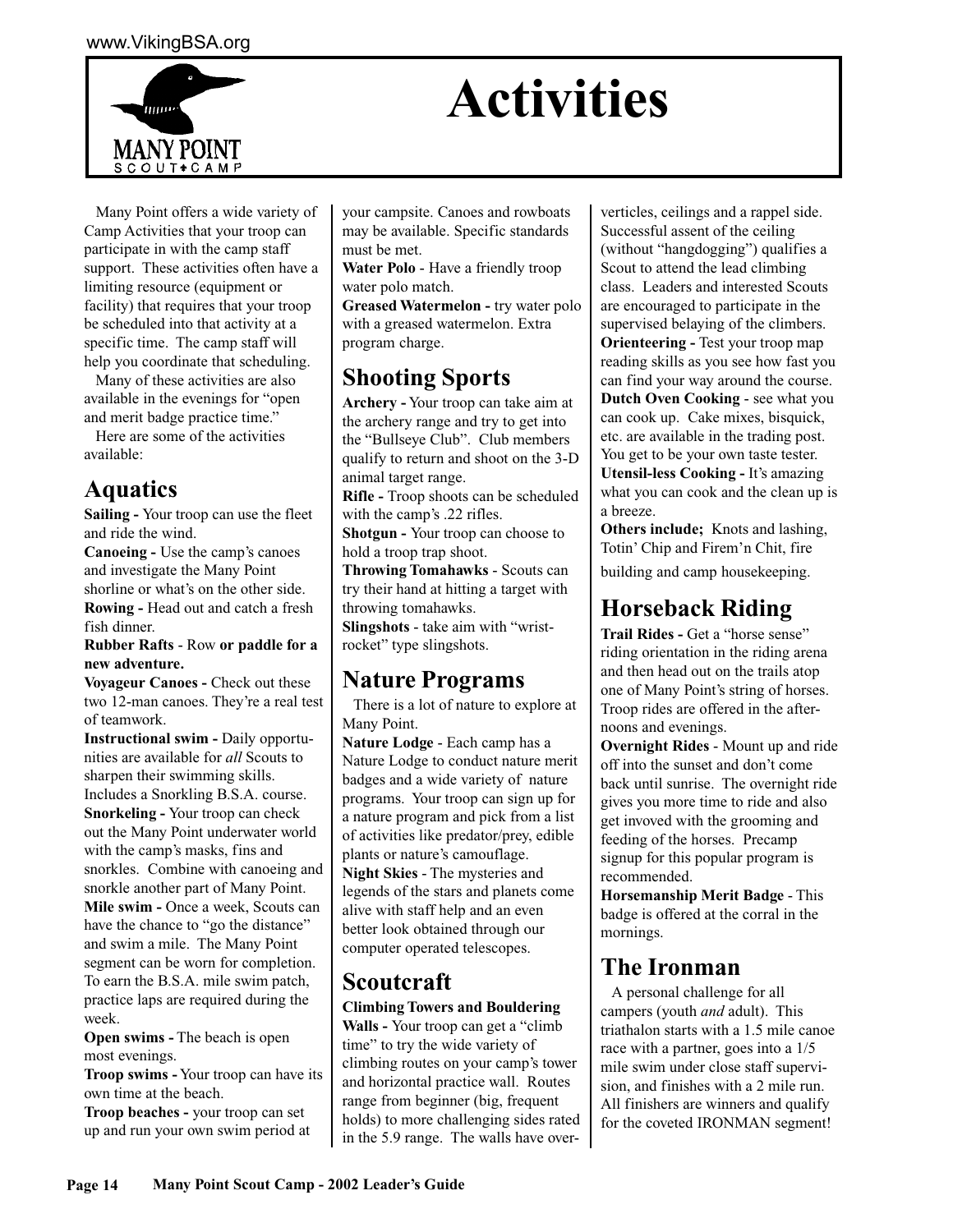

## **Activities**

### **100-Foot Fire Tower and History Center**

A fun combination program is a trip to climb Many Point's 100' fire tower (An actual DNR fire tower purchased and moved to a great overlook spot by the camp's Administration Building) and a visit to Many Point's History Center.

 Scouts get to see *all* of Many Point and more from the tower, even another fire tower on the horizon. A staffed program tells how fire towers were used and Scouts get to try their hand at "calling in a smoke".

 The History Center provides a "walk through time" from the glacier age to the present. Who lived here, how they lived and why they lived here gives Scouts a great perspective on who preceeded them. Life-size diaramas and model campsites show Scouts how Many Point, and Scouting has changed over the past 50-plus years.

## **Ethics in Action**

The Ethics in Action Program (previously known as DELTA) was "born" at Many Point in the late '80s and is now a National Boy Scout Program.

 Ethics in Action is a values development program that encourages cooperation, trust, respect, caring and learning to make ethical decisions.

 At Many Point your troop will participate in fun problem solving activities that will be followed by a reflection time to help get at the "deeper meaning" of the activity. The program includes using a problem solving model and also trying a "community" good turn.

 The Ethics in Action program at Many Point will be lead by trained camp staff with the goal of equiping your troop with the ability to continue the programs at home in troop meetings and campouts.

 A special adult leader training will be held to orient you to the programs elements and benefits.

#### **Super Troop Award**

 The Many Point Super Troop Award gives a troop a set of standards to aim towards. The program is conducted within the troop with staff help if you would like. Qualifying troops receive a Super Troop ribbon. The requirements are included in this Guide.

#### **Super Scout Award**

 The Many Point Super Scout Award is designed to encourage a Scout, or leader, to learn a wide variety of camp skills and participate in a number of activities. Scouts can get signed off on the requirements by their adult leaders or the camp staff and may take more than one year to earn it. Qualifying Scouts can receive a special segment.

### **Back of the Moon**

 A program offered to troops is a hike or overnight to Back of the Moon Lake. This special, secluded place is about a five mile hike from the main part of Many Point. It's not easy to get to but it will be worth the trip.

 This program is designed for the Scouts and leaders who would appreciate a place with solitude.

 Log adirondack shelters are on the site to provide overnight shelter.

 Back in the 1940s, Back of the Moon was a secret retreat and place of "special renewal" for Wint Hartman, Many Point's first Camping Director. The Many Point Staff Alumni Association has developed this site as a tribute to Wint Hartman's vision.

### **Order of the Arrow**

 A calling out ceremony is conducted each week at camp to recognize newly elected members to the Order of the Arrow.

#### **Religious Programs**

 Chaplains at Many Point hold weekly vespers services in each camp, provide information on the religious emblems and chaplain's aide programs and can help your troop with special counseling situations.

#### **Counselor In Training (C.I.T.) Program**

Many Point prides itself on having one of the finest staffs anywhere and is continually searching for the best to join them. The C.I.T. program, for Scouts at least 15 years old, gives Scouts the chance to learn the skills necessary, get some supervised practice and have a lot of fun living and working with the staff.

### **Special Activities**

#### **Nearby Sight Seeing**

 Itasca State Park and Tamarac Wildlife Refuge are within a half hour drive of camp. They can be visited before, during or after your stay at Many Point.

#### **Day Hikes and Canoe Trips**

 Many Point can provide maps and instructions.

#### **Adults?**

 Beyond the enjoyment of supporting, encouraging and participating in troop activities with your Scouts, there are some programs just for the adults.

 Here are some examples; Ethics In Action Training on Tuesday and Wednesday mornings. Leaders's Recognition Dinner on Wednesday.

 Project COPE tour on Thursday morning.

Flintlock High Adventure tour.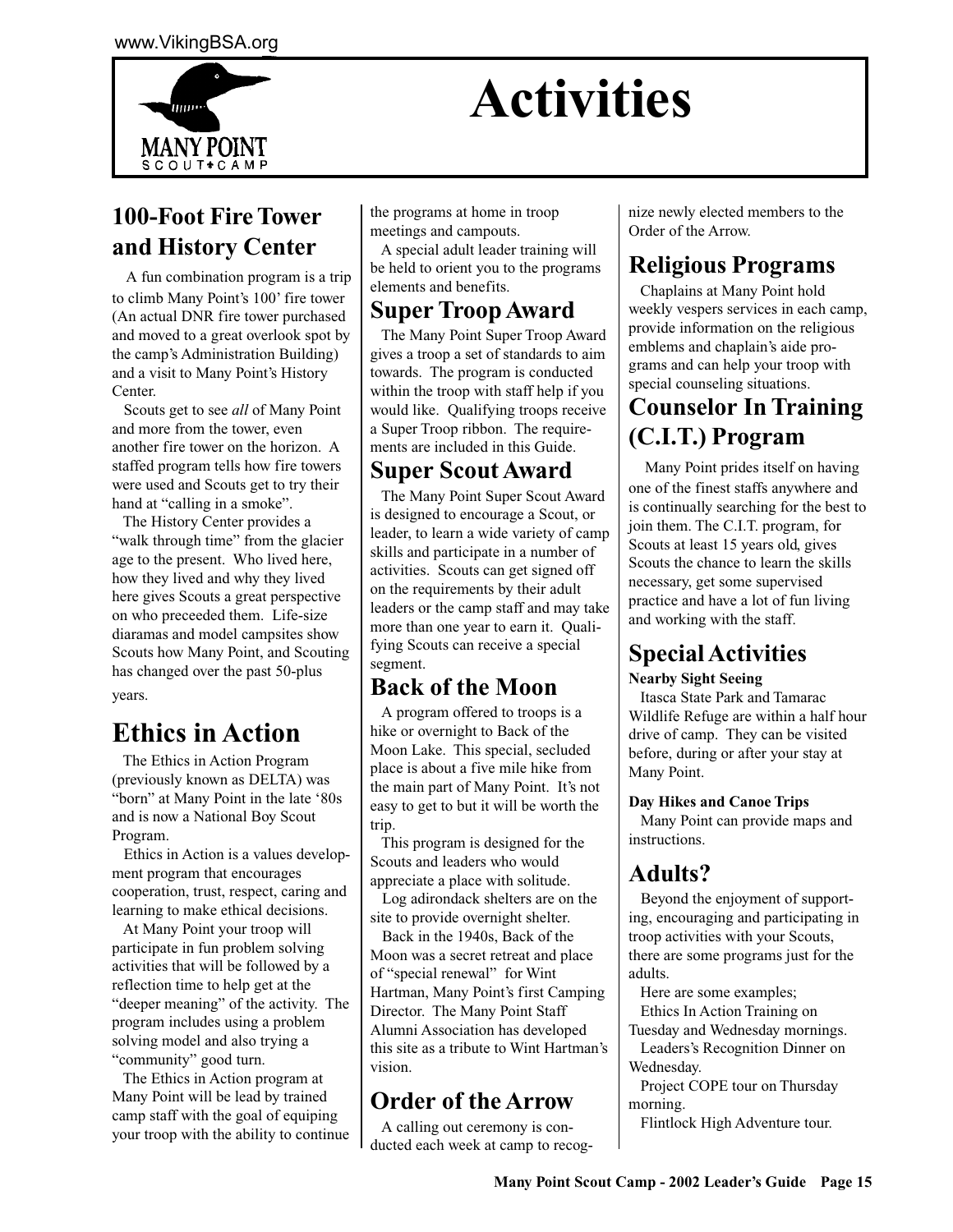

## **Adventure**

## **Programs for Older Scouts**

 Many Point's Adventure programs are based out of the Flintlock Camp and are open to all Scouts who will be in 8th grade next year.

 The older Scout plays an important role in the operation of your troop. He is a source of leadership and a real help for the adult leaders.

 To help keep the older Scouts coming back to camp and to help retain them in your troop, Many Point has put together several Adventure programs. Most of these programs do not interfere with merit badge work, allowing Scouts to continue to work on advancement as well as taking part in programs designed specifically for them.

 It is the Scout's, or troop's, responsibility to get to Flintlock for these programs.

## **Mountain Bike Programs**

 Many Point is fortunate in having its very own fleet of mountain bikes for use by Scouts. One exciting way to experience Many Point is on mountain bikes with a group of friends. Two-hour time slots are available for staffed rides throughout the week. Daily rides include Many Point camp roads, logging roads, and single track trails.

 Two other exciting mountain bike programs include overnight rides and the Friday Bike Challenge. On Friday a group of Scouts, accompanied by our staff, will bike to a place like Itasca State Park or Tamarac Wildlife Refuge.

 A \$2.00 maintenance fee is assessed per ride.

## **Huck Finn's Raft**

 Spend a day or night in the life of Huck Finn on his giant raft in the middle of Flintlock Bay. Huck can show you the secrets of cane pole

fishing, Mississippi River water games, snorkeling, and swimming. You are guaranteed an evening of fun and an unforgettable look at the stars with Huck as your guide.

 Huck Finn Raft participants must be Swimmers (swim qualification test).

## **Project C.O.P.E.**

 C.O.P.E. (Challenging Outdoor Personal Experience) is the most exciting, challenging program you will ever experience. In a series of group-oriented challenges you will experience teamwork, problem solving and communication skills by overcoming challenges with your group. In addition to the stimulating challenges, C.O.P.E. is a lot of fun.

 The highlight of the program is the high course. The high course is a personal challenge up to forty feet off the ground, ending with a several hundred foot zip line ride.

 To maximize the group building process, visitors are not allowed while COPE is in session. An adult COPE tour will be scheduled each week. Participants must wear long pants.

## **Kayak Programs**

 Scouts will be able to learn the skills and techniques necessary to tour Many Point by sea kayak.

 Two programs are offered. There will be a day kayak program and then a longer, kayak overnight where Scouts will pack their gear and food aboard and head off to a special campsite.

 In both programs, Scouts will learn how to be safe and efficient and will try more than one style of kayak.

 Participants must be Swimmers and bring a swim suit, towel and change of clothes.

## **Big Boat Sailing**

 Older Scouts can learn, and enjoy, sailing 16 ft. to 26 ft. sailboats in this program. A special overnight sailing trip is also available.

Participants must be Swimmers.

## **Sailboards**

 Try your hand at catching the wind and taking it for a ride. Many Point has several styles of sailboards to try, including great learner boards. You can qualify for a special sailboard patch by meeting National Boy Scout requirements. Participants must be Swimmers.

## **GPS Program**

 Modern technology becomes your tool in the wilderness to help you find your way or mark a trail for others.

 With Global Positioning Units in hand, and satellites overhead, Scouts will find hidden markers and challenge other Scouts to find their marked positions.

## **Fishing Outpost**

With a huge Minnesota lake right in front of us, fishing is a natural program at Many Point - and we add lots of extras.

 Scouts will get the opportunity to seine for minnows, do casting target shooting and fish, fish, fish including the opportunity to use fishfinder technology.

 Based on the cooperation of the fish, there could be fish eating as well.

 The program will be fun but the location *alone* would be worth the trip. The Fishing Outpost site will be on the end of the longest point sticking out into Many Point Lake, over a quarter mile. So water, and fish, will be close at hand. If that perfect location wasn't enough, Scouts will get the chance to sleep in a yurt - a round 12th-century Mongolian-style tent.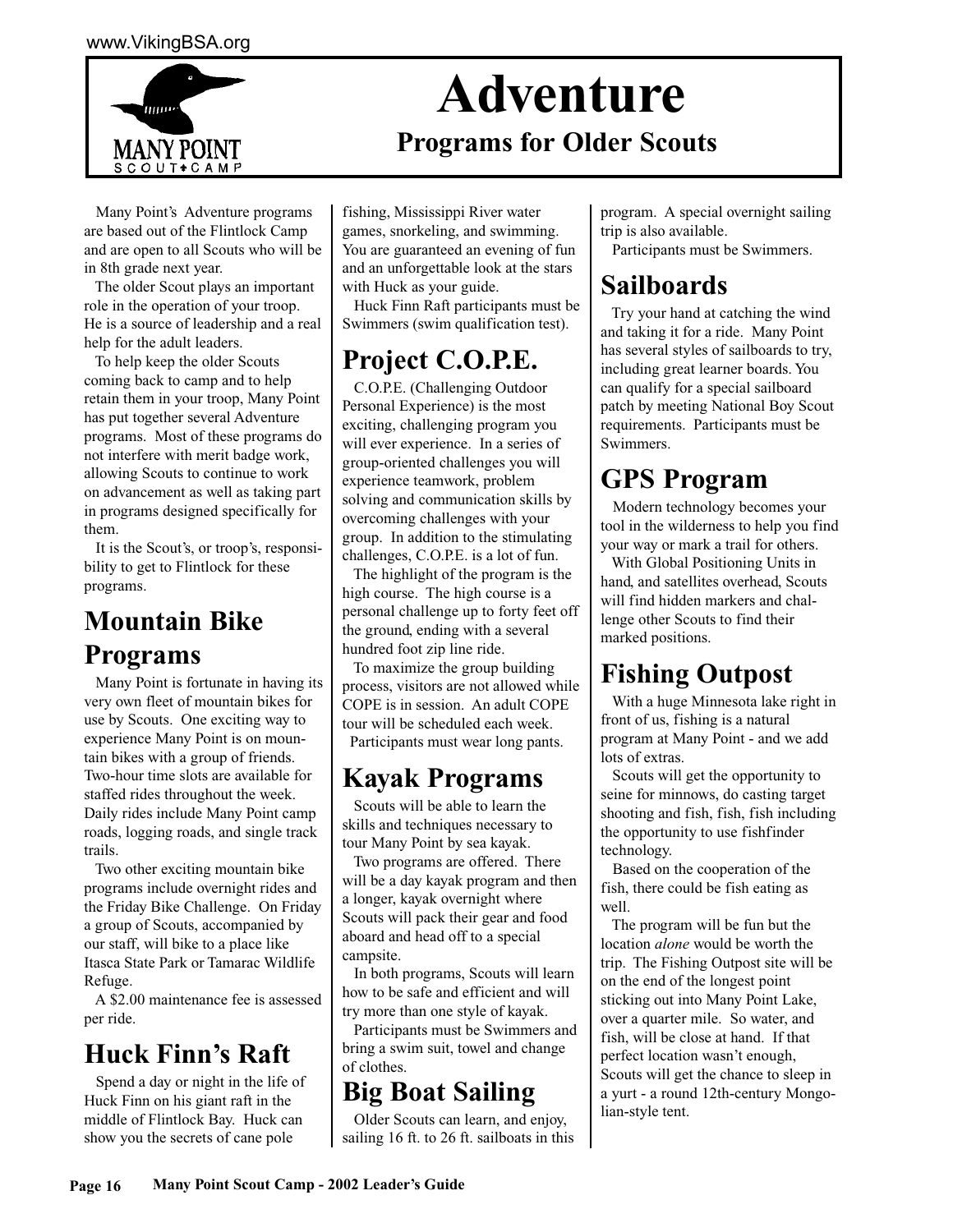

## **Merit Badges**

| <b>MERIT BADGE</b>                                   | <b>REQUIREMENTS TO</b><br><b>DO BEFORE CAMP</b> | REQUIREMENTS THAT REQUIRE<br><b>EXTENSIVE PRACTICE OR TIME</b>                   | <b>RELATIVE</b><br><b>SKILL DIFFICULTY**</b> |
|------------------------------------------------------|-------------------------------------------------|----------------------------------------------------------------------------------|----------------------------------------------|
| Archery                                              | None                                            | 3b,c,4, Material Costs $\sim$ \$2.00*                                            | Difficult                                    |
| Astronomy                                            | None                                            | 1b, 2, 5, 8b                                                                     | Moderate                                     |
| Basketry (offered with Leatherwork) None             |                                                 | Material Costs ~\$12.00*(basket & stool)Easier                                   |                                              |
| Camping                                              | 9a                                              | None                                                                             | Moderate                                     |
| Canoeing                                             | None                                            | 4, 5, 7                                                                          | Difficult                                    |
| Climbing (going into 8th grade)                      | None                                            | None                                                                             | Moderate                                     |
| Cooking (Not available in Buckskin) None             |                                                 | \$10.00 Supplemental Food Fee                                                    | Moderate                                     |
| Cycling (going into 8th grade) at Flintlock 6b,d,e,f |                                                 | 8, 9 \$2.00 bike fee                                                             | Difficult                                    |
| <b>Environmental Science</b>                         | None                                            | 3, 5                                                                             | Difficult                                    |
| First Aid                                            | 2 <sub>b</sub>                                  | None                                                                             | Moderate                                     |
| Fish & Wildlife Management (With Mammals) None       |                                                 | 6a, c                                                                            | Moderate                                     |
| Fishing                                              | None                                            | Bring fishing pole                                                               | Easier                                       |
| Forestry                                             | None                                            | 1, 5                                                                             | Moderate                                     |
| Geology                                              | None                                            | None                                                                             | Moderate                                     |
| Hiking                                               | None                                            | 5, 6                                                                             | Difficult                                    |
| Horsemanship (at corral)                             | None                                            | \$25.00 Fee                                                                      | Difficult                                    |
| Indian Lore                                          | None                                            | Material Costs ~\$10.00*                                                         | Easier                                       |
| <b>Insect Study</b>                                  | 7                                               | $\overline{\mathbf{3}}$                                                          | Difficult                                    |
| Leatherwork (offered with Basketry) None             |                                                 | Material Costs $\sim $12.00*$ (leather kits)                                     | Easier                                       |
| Lifesaving                                           | 1a                                              | 7, 9, 10, 11                                                                     | Difficult                                    |
| Mammal Study (With Fish & Wildlife) None             |                                                 | None                                                                             | Easier                                       |
| Nature                                               | 5                                               | None                                                                             | Moderate                                     |
| Orienteering                                         | None                                            | 7, 8, 9, 10                                                                      | Moderate                                     |
| Pioneering                                           | None                                            | 4,7                                                                              | Difficult                                    |
| Reptile Study                                        | 8                                               | 9                                                                                | Moderate                                     |
| Rifle Shooting                                       | None                                            | 2L, Ammunition ~\$10.00 - \$20.00*                                               | Difficult                                    |
| Rowing                                               | None                                            | 3, 4, 5                                                                          | Difficult                                    |
| Shotgun Shooting (going into 8th grade) None         |                                                 | 2L, Ammunition ~\$10.00 - \$25.00*                                               | Difficult                                    |
| <b>Small Boat Sailing</b>                            | None                                            | 4, 5                                                                             | Difficult                                    |
| Soil & Water Conservation                            | None                                            | 7                                                                                | Moderate                                     |
| Swimming                                             | 3                                               |                                                                                  | Difficult                                    |
| Weather                                              | None                                            | 8                                                                                | Moderate                                     |
| Wilderness Survival                                  | 5                                               | None                                                                             | Moderate                                     |
| Wood Carving                                         | None                                            | Material Costs ~\$2.00*                                                          | Moderate                                     |
| <b>BSA</b> Lifeguard                                 |                                                 | Must have earned Swimming, Lifesaving, Rowing, Canoeing & First Aid Merit Badges |                                              |

 First Class Adventure will work on Tenderfoot 4a,b,5,11,12a,b. Second Class 1a,b,5,6a,b,c,7a,b,c. First Class 1,2,6,7a,b,c,8a,b,c,d,9a,b. Camp staff will instruct skills. Troop leaders must sign off their requirements. Troops are requested to send adult leaders to help with the First Class Adventure program which makes it easy to sign off their Scouts' requirements.

\*Material costs are approximate and depend on specific projects selected.

\*\*Difficulty levels are subjective and are provided only as a guide.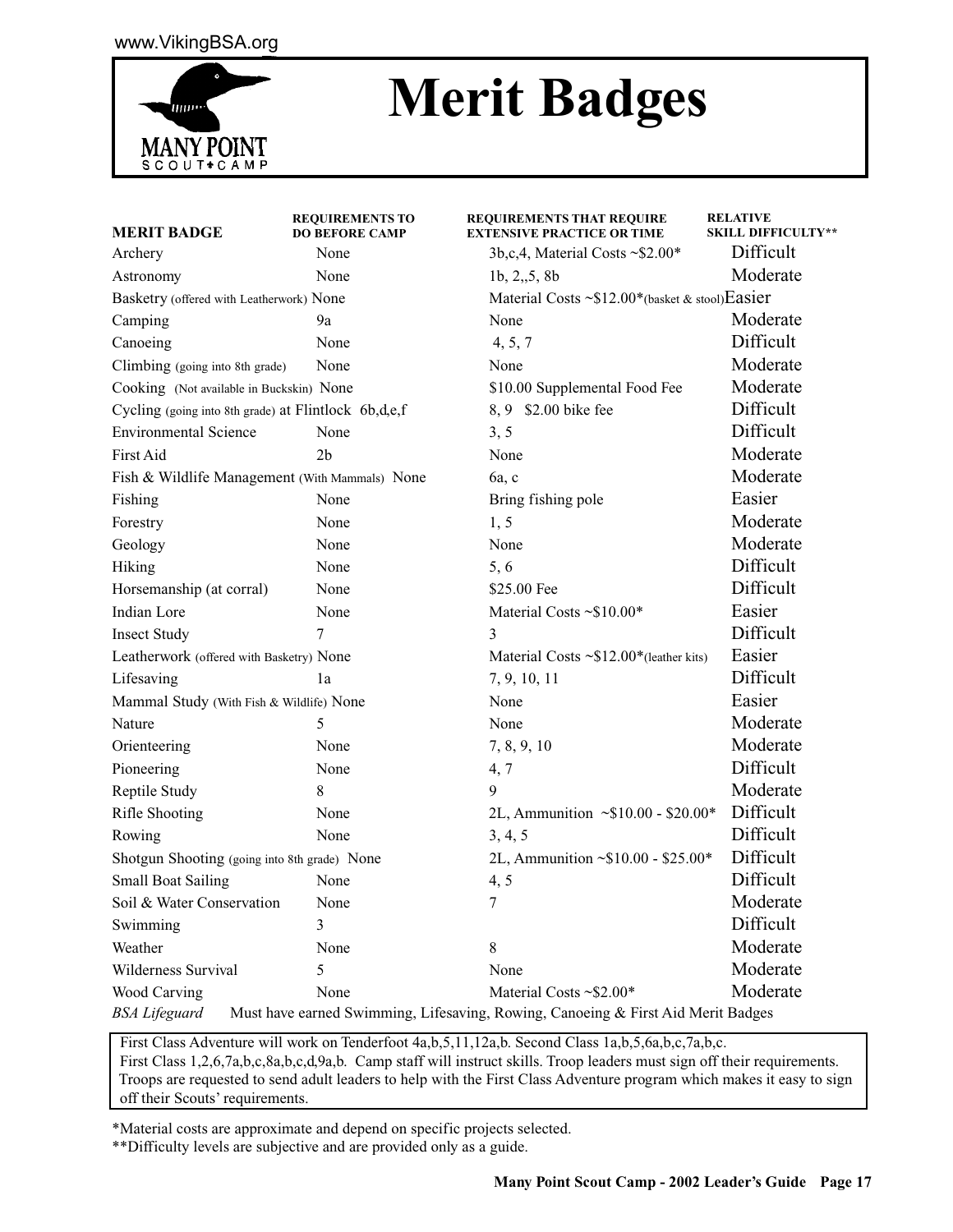

Troop Dates in Camp Camp Camp Camp Campsite

 **Here is a list of some of the programs available at Many Point. Have your Scouts, and then Patrol Leaders' Council, select between 8 and 12 activities that they would like to do at camp. Bring this sheet to camp and the camp staff will help you finalize and schedule your troop's program.**

### **Aquatics**

- **\_\_ Sailing**
- **\_\_ Canoeing**
- **\_\_ Rowing**
- **\_\_ Fishing** (bring own equipment)
- **\_\_ Voyageur Canoes**
- **\_\_ Snorkeling**
- **\_\_ Canoe Snorkle Trip**
- **\_\_ Troop Swim**
- **\_\_ Troop Beach**
- **\_\_ Water Polo**
- **\_\_ Greased Watermelon**

### **Shooting Sports**

- **\_\_ Archery**
- **\_\_ .22 rifle**
- **\_\_ Shotgun**
- **\_\_ Throwing Tomahawks**
- **\_\_ Slingshots**

#### **Sports**

**\_\_Volleyball**

#### **Nature**

- **\_\_ Nature Program**
- **\_\_ Nature Hike**
- **\_\_ Edible Plants**
- **\_\_ Night Skies**

#### **Scoutcraft**

- **\_\_ Climbing Tower**
- **\_\_ Orienteering**
- **\_\_ Dutch Oven Cooking**
- **\_\_ Utensil-less Cooking**
- **\_\_ Knots and Lashing**
- **\_\_ Totin' Chip**
- **\_\_ Firem'n chit**
- **\_\_ Fire Building**

#### **Horseback Riding**

**\_\_ Orientation and Trail Ride** (Activity at

#### Flintlock)

**Overnight Ride** (Precamp signup recommended)

## **Special Programs**

**\_\_\_\_\_\_\_\_\_\_\_\_\_\_\_\_\_\_\_\_\_\_\_\_\_\_\_\_\_\_\_\_\_\_\_\_\_\_\_\_\_\_\_\_\_\_\_\_\_\_\_\_\_\_\_\_\_\_\_\_\_\_\_\_\_\_\_\_\_\_\_\_\_\_\_\_\_\_\_\_\_\_\_\_\_\_\_\_\_\_\_\_\_\_\_\_\_\_\_\_\_\_\_ \_\_\_\_\_\_\_\_\_\_\_\_\_\_\_\_\_\_\_\_\_\_\_\_\_\_\_\_\_\_\_\_\_\_\_\_\_\_\_\_\_\_\_\_\_\_\_\_\_\_\_\_\_\_\_\_\_\_\_\_\_\_\_\_\_\_\_\_\_\_\_\_\_\_\_\_\_\_\_\_\_\_\_ \_\_\_\_\_\_\_\_\_\_\_\_\_\_\_\_\_\_\_\_\_\_\_\_\_\_\_\_\_\_\_\_\_\_\_\_\_\_\_\_\_\_\_\_\_\_\_\_\_\_\_\_\_\_\_\_\_\_\_\_\_\_\_\_\_\_\_\_\_\_\_\_\_\_\_\_\_\_\_\_\_**

- **\_\_ Ethics in Action (DELTA)**
- **\_\_ 100' Fire Tower**
- **\_\_ History Center**
- **\_\_ Super Troop Project**
- **\_\_ Order of the Arrow Election**

#### **Other Ideas:**

- **\_\_ Back of the Moon Hike**
- **\_\_ Back of the Moon Overnight**
- **\_\_ Trip to Itasca State Park**
- **\_\_ Trip to Tamarac Wildlife Refuge**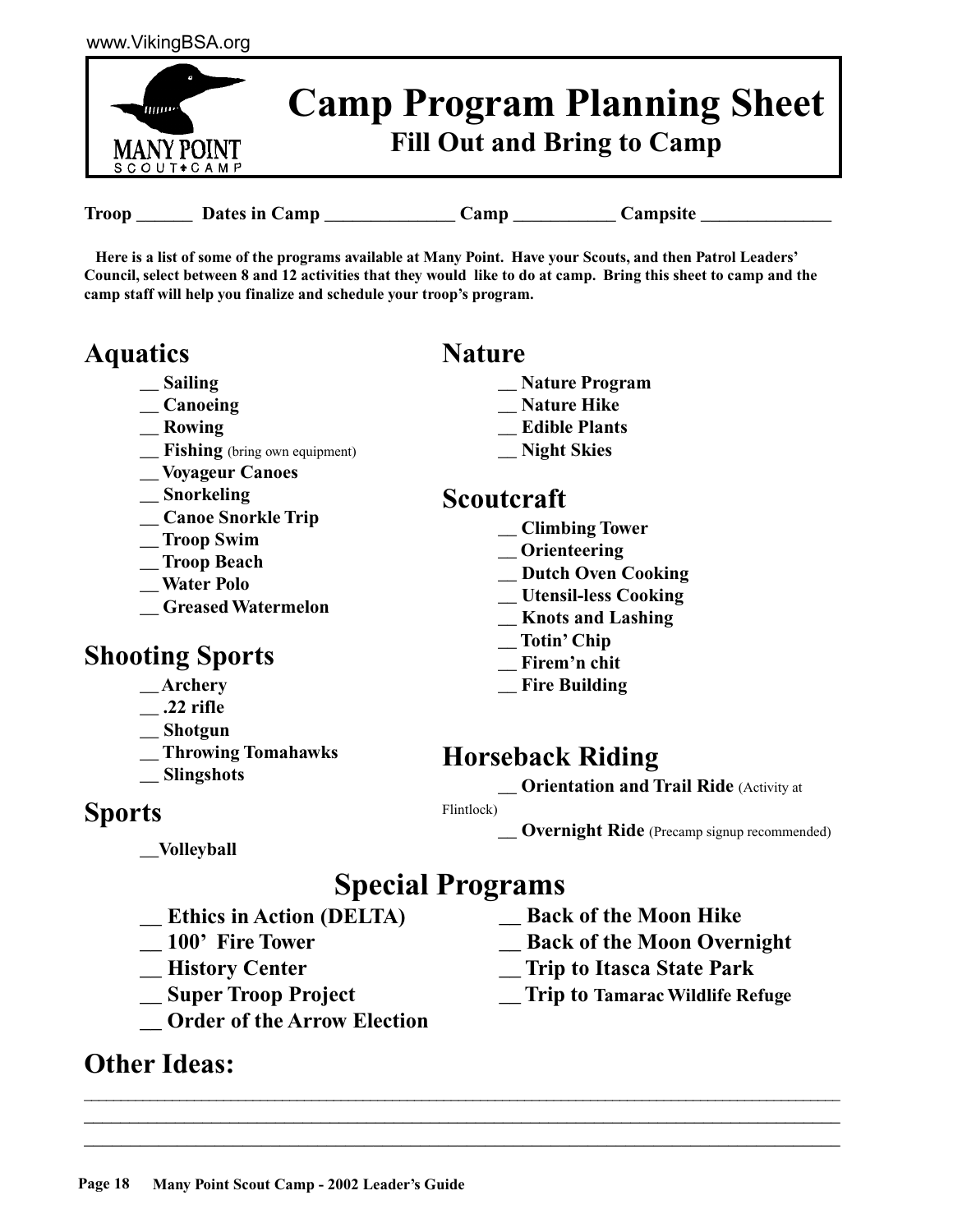

## **Recognitions The Many Point Patch System**

96 AM T<br>M<br>S ,,,,,,, LP.E. E SWI CLIMBING

#### **The Many Point Scout Camp Recognition System.**

**The drawing above shows how Many Pont's Recognition System is sewn on your uniform (right pocket), patch vest or blanket. Scouts and leaders add to the system each year. The parts of the system are described below.**

#### **1. Year Segments**

 One year segment is worn for each year a youth or adult attends Many Point. One year segment is given to all campers each year.

#### **2. Many Point Scout Camp**

 The center of the Many Point Recognition system. The loon logo remains the same but a new background design is introduced each year.

 Scouts and adults receive the 3" loon patch their first year at Many Point to start their recognition program.

 Additional loon patches are available for purchase each year by returning campers.

#### **3. Super Troop Segment**

 Worn by youth and adults who were in attendance at Many Point when their troop earned the Super Troop Award.

#### **3. Super Scout Segment**

 Worn by youth and adults who complete the multi-area requirements of the Super Scout Award. This could be a multi-year project to earn.

#### **4. Camping Award Segment**

 Worn by youth and adults who qualify for the National Camping Award. The National Camping Award recognizes a troop's year round camping.

#### **5. Activity Segments**

 Available for a variety of camp activities. Check at your Camp Trading Post or the Administration Building for a list of those segments available.

#### **C.O.P.E., Climbing, Etc.**

 A special 3" patch is available for participants in the C.O.P.E., climbing, and Family Camp programs at camp. Annual collector 6" "back patches" are available each year.

 First-year patches and year segments will be presented to troops at check out. Other segments and Many Point patches can be bought through the trading post.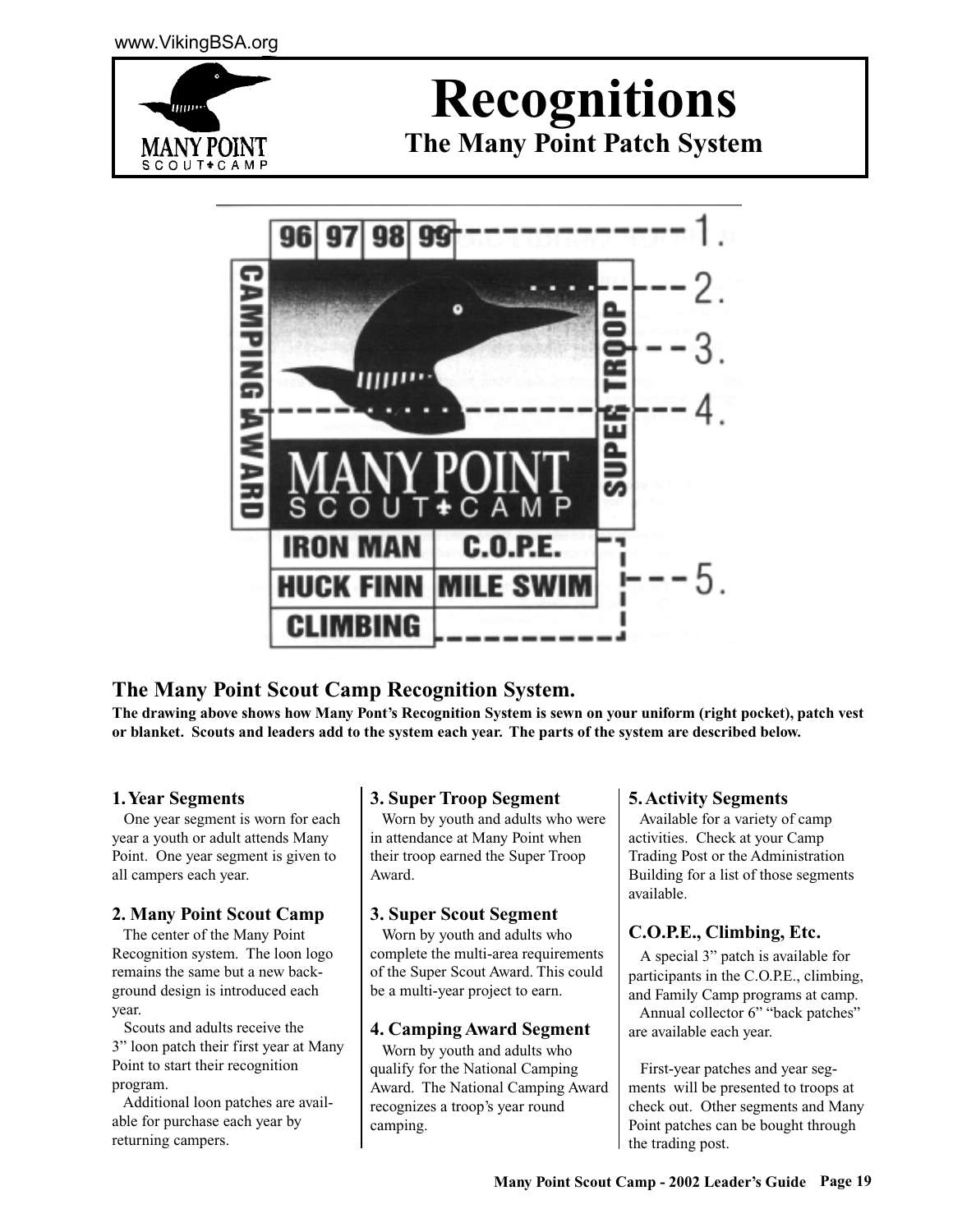

## **Super Troop Award Requirements**

## **SUPER TROOP AWARD FORM**

| TROOP NO. | <b>COUNCIT</b> | <b>DISTRICT</b> |
|-----------|----------------|-----------------|
|           |                |                 |

 The Many Point Super Troop award is designed as a tool to assist boy and adult troop leaders in building the quality and character of their troop and its individual members. The staff will be happy to assist troop leaders in using this tool, but the Super Troop award remains most valuable to the troop that uses it as a guide for their own troop operation.

 Troops qualifying as a Super Troop will receive a Many Point Super Troop ribbon and troop members in attendance at camp are eligible to wear the Super Troop segment on their Many Point patch.

To qualify, a troop must do all of the \* items and 7 of the others.

#### **APPROVED**

| $1.*$  | The troop demonstrates use of the patrol method. (Campsite arrangement,<br>cooking, boy leadership).                                              |
|--------|---------------------------------------------------------------------------------------------------------------------------------------------------|
|        | 2.* The troop does an Ethics In Action good turn or conservation or camp project<br>(from the camp's approved list or approved by Camp Director). |
| $3. *$ | The troop conducts a campsite inspection and receives a score of 60 or above<br>(inspection sheet attached).                                      |
| $4.*$  | The troop conducts daily flag raising and lowering in their campsite or at the lodge.                                                             |
| 5.     | All Scouts participate in instructional swim, or assist as lifeguard or lookout if<br>qualified.                                                  |
| 6.     | The troop displays reverence by saying grace at every meal and conducts or attends<br>a religious service or vespers.                             |
| 7.     | The troop conducts one or more Patrol Leaders' Council meeting per week.                                                                          |
| 8.     | Each Scout works on the 1st Class Adventure, a merit badge or coaches another Scout.                                                              |
| 9.     | The troop and patrol campsites are visually identified. (Sings or flags).                                                                         |
| 10.    | The Scouts are generally in Scout or camp uniform.<br>(Scout uniform for the evening flag lowering and meal is encouraged)                        |
| 11.    | The troop conducts a special troop program (hike, canoe trip, pioneering project, etc.).                                                          |
| 12.    | The troop conducts a troop campfire.                                                                                                              |
| 13.    | The troop participates in a camp-wide program.                                                                                                    |
| 14.    | 85% of the Scouts in the troop are in attendance at camp.<br>active; _______ at camp; _____% attendance.).                                        |
| 15.    | The troop participates in Ethics In Action.                                                                                                       |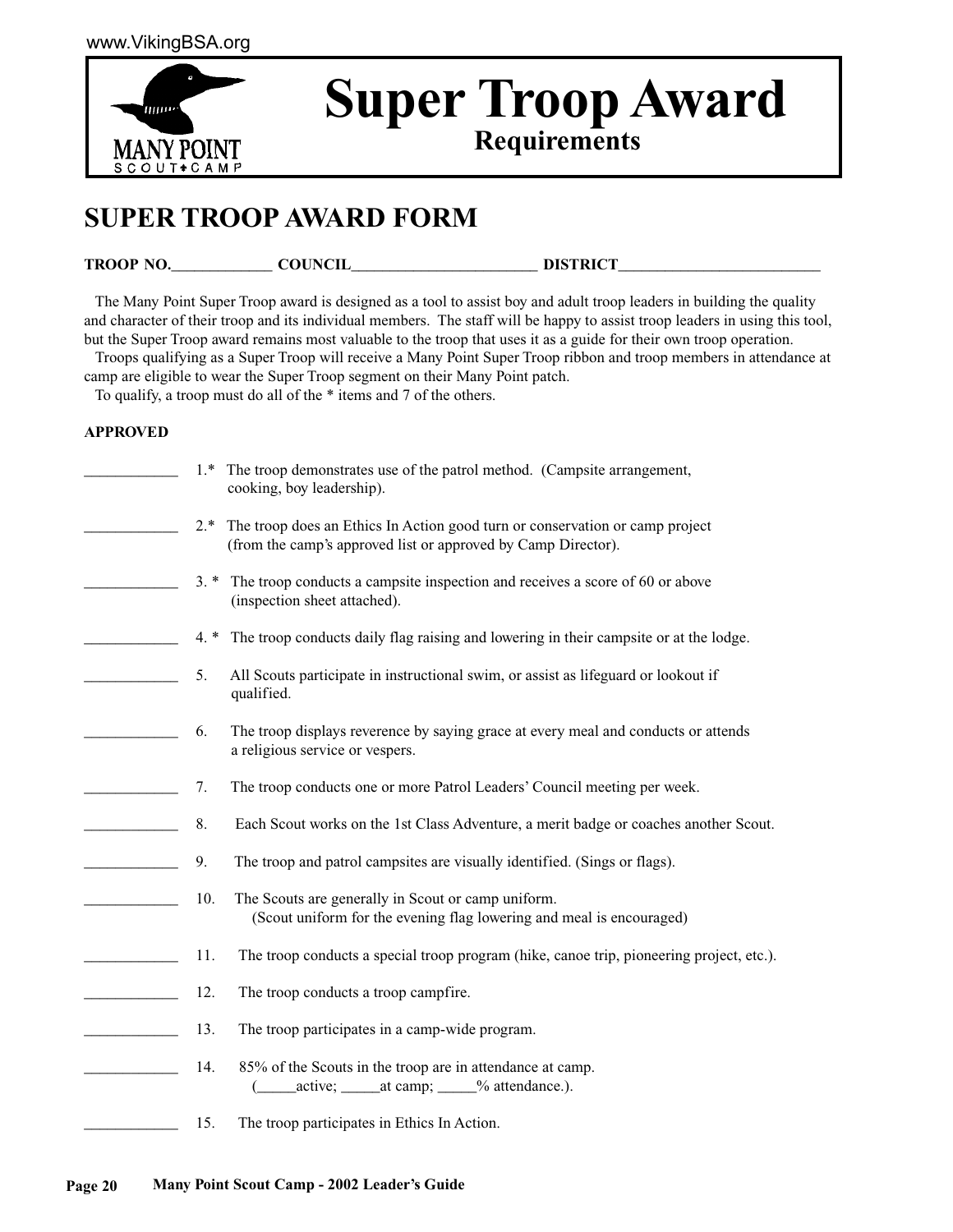

## **Super Troop Award**

**Campsite Inspection Sheet**

## **SUPER TROOP AWARD FORM**

#### **CAMPSITE INSPECTION SHEET**

 Campsite inspection can be conducted any time during your stay at camp. Scoring: 3 for above average, 2 for average, 1 for below average, 0 for non-performance.

| $\mathbf{1}$ | $\overline{2}$ | 3 | 1.  | Troop and patrol site identified with signs or flags.                  |
|--------------|----------------|---|-----|------------------------------------------------------------------------|
| 1            | 2              | 3 | 2.  | American, troop and patrol flags displayed properly.                   |
| $\mathbf{1}$ | $\overline{2}$ | 3 | 3.  | Campsite well laid out (traffic patterns, safety, patrol method, etc.) |
| $\mathbf{1}$ | $\overline{2}$ | 3 | 4.  | Tents and tarps properly pitched with correct knots.                   |
| 1            | $\overline{2}$ | 3 | 5.  | Campsite clean                                                         |
| 1            | $\overline{2}$ | 3 | 6.  | Latrine cleaned daily.                                                 |
| 1            | $\overline{2}$ | 3 | 7.  | All equipment properly stored and cleaned.                             |
| $\mathbf{1}$ | 2              | 3 | 8.  | Use of troop bulletin board. Troop program and fireguard plan posted.  |
| $\mathbf{1}$ | $\overline{2}$ | 3 | 9.  | Patrol duty rosters posted.                                            |
| $\mathbf{1}$ | $\overline{2}$ | 3 | 10. | Clothesline used for airing and drying.                                |
| $\mathbf{1}$ | $\overline{2}$ | 3 | 11. | Living space in tents neat; equipment and clothes properly stored.     |
| $\mathbf{1}$ | $\overline{2}$ | 3 | 12. | Troop first aid kit available. Scouts have knowledge of location.      |
| 1            | $\overline{2}$ | 3 | 13. | Fireguard plan followed.                                               |
| $\mathbf{1}$ | $\overline{2}$ | 3 | 14. | Safe troop site.                                                       |
| 1            | 2              | 3 | 15. | Ax yard large enough and marked off.                                   |
| 1            | $\overline{2}$ | 3 | 16. | Wood tools properly stored (dry).                                      |
| $\mathbf{1}$ | $\overline{2}$ | 3 | 17. | Wood fuel cut and properly stored.                                     |
| 1            | $\overline{2}$ | 3 | 18. | Proper storage of fuels other than wood.                               |
| 1            | 2              | 3 | 19. | Safe cooking area (or good manners in dining hall).                    |
| 1            | $\overline{2}$ | 3 | 20. | Evidence of good sanitation (clean dishes, patrol boxes).              |
| 1            | 2              | 3 | 21. | Proper food storage (no storage of perishable food allowed).           |
| 1            | 2              | 3 | 22. | Proper garbage and waste disposal.                                     |
| 1            | $\overline{2}$ | 3 | 23. | Respect for camp facility (no ditching, tree marking, etc.)            |
| 1            | $\overline{2}$ | 3 | 24. | All vehicles are parked in proper area (central parking areas).        |

#### Comments: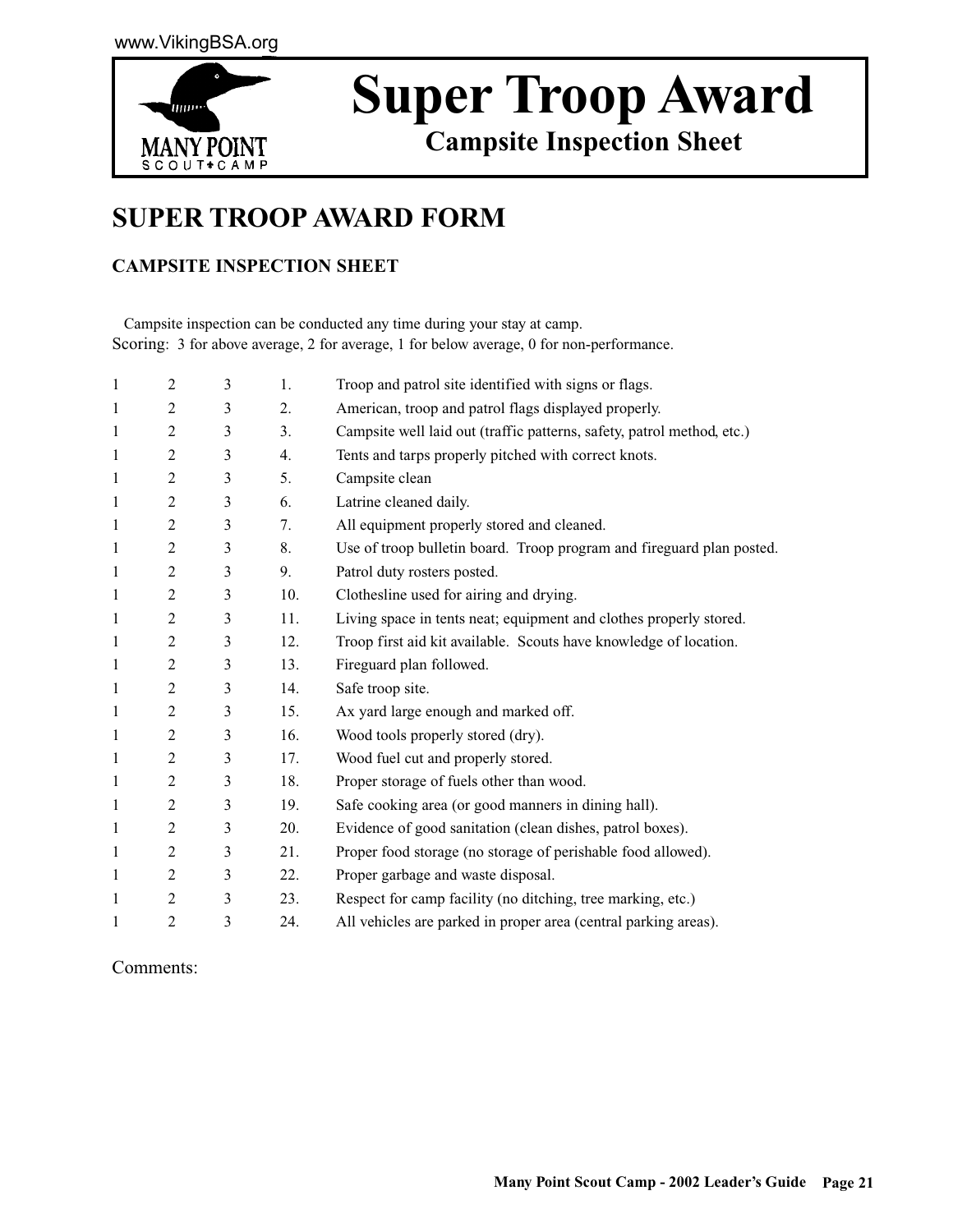

## **Ballad, Rouser and Grace Camp Songs**

#### **The Ballad of Many Point**

Hear the loon's mournful call, By the shores of Many Point. Calling Scouters one and all To the shores of Many Point. Always there's a fire bright, Burning through the deep black night, Carrying Scouts' eternal light, From the shores of Many Point.

Listen now as the fire glows, By the shores of Many Point. See what wonder the woodland holds, By the shores of Many Point. A Scout will come again and again, Now he's a boy but he'll be a man, Leading the country with a hand That grew each summer at Many Point.

Listen to the tree top's song, By the shores of Many Point. They shelter Scouts the summer long. By the shores of Many Point. I thought I heard the old man say, 'The clouds may come, but they'll blow away,' May this spirit forever stay By the shores of Many Point.

Have you seen the lantern's flame, By the shores of Many Point. Guiding the paths of those who came To the shores of Many Point As darkness comes, the lanterns shine-A heritage that's yours and mine. May the brightness help us find

Our way back to Many Point.

#### **The Many Point Rouser**

Many Point Scout Camp That's the Place To Be, That's Where the Best of Scouting Goes and That's the Place for Me, You Hear the Loon a Calling and the Little Beaver Roar, And You'll Come Again the Legend says Like All Good Scouts of Yore.

#### **The Many Point Grace**

For our camp Its lakes and trees. For our food and daily needs. For the wonders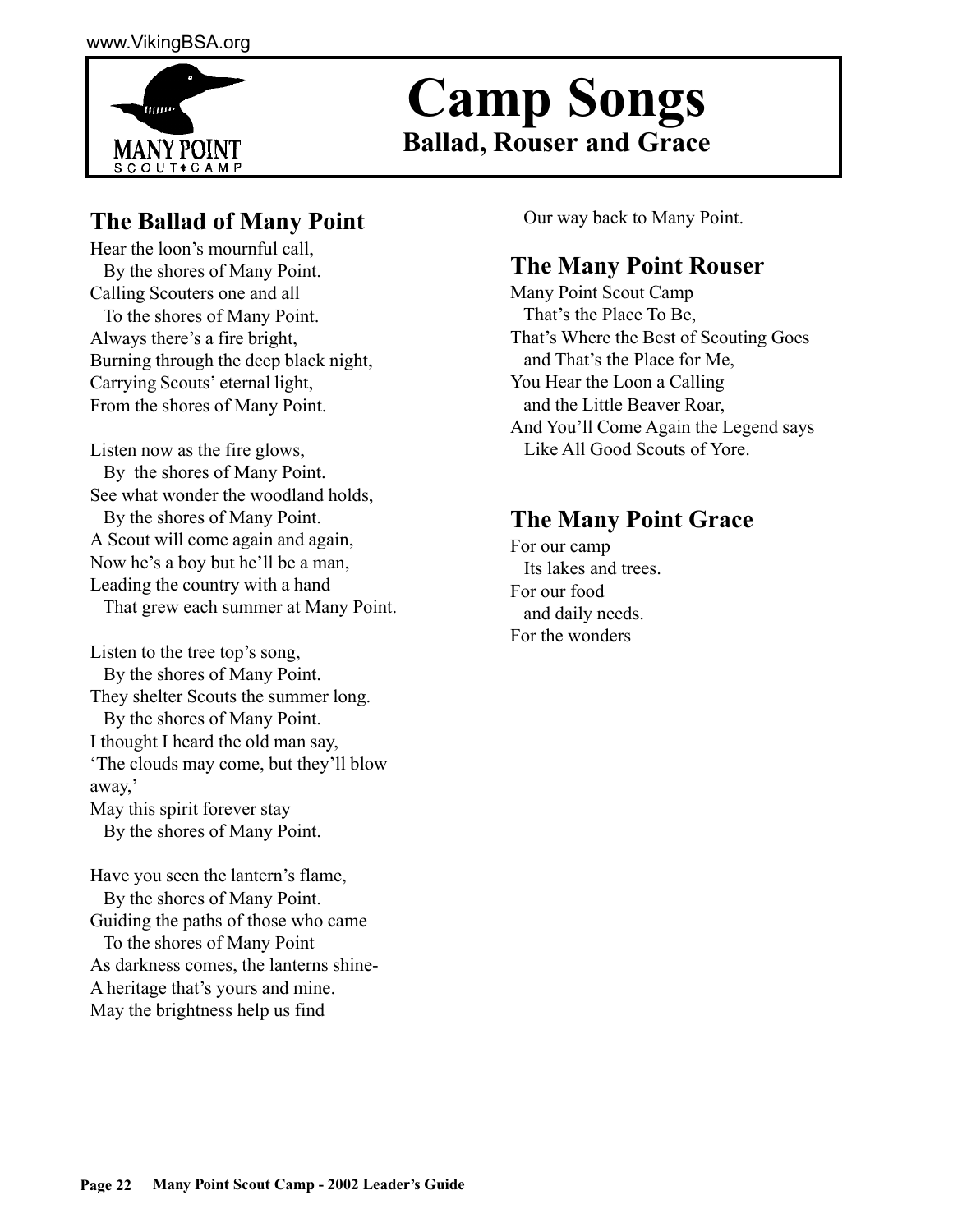

## **Shooting Sports Permission Form**

**Use for Scouts Without Shooting Sports Permission Signatures on Camp Physical.**

**Troop #:\_\_\_\_\_\_\_\_\_**

#### **Many Point Scout Camp Shooting Sports Permission Form**

Scout Leaders: The State of Minnesota requires that we have parental permission for Scouts attending camp who wish to participate in the Shooting Sports Programs. Please have each boy's parent/ guardian read the boxed paragraph below and explain to them that boys will *not* be allowed to participate in the Shooting Sports Program without their signature. Scouts who's parent or guardian have signed the Shooting Sports Permission box on the camp-printed youth physical form do not need to resign this form.

As the parent or legal guardian of the child listed below, I understand that by signing this form opposite my child's name I am giving permission for him to participate in the Shooting Sports safety education program at Many Point Scout Camp, which includes .22 rifle target shooting and shotgun shooting as part of the program.

**BOY'S NAME PARENT/GUARDIAN SIGNATURE** 1.\_\_\_\_\_\_\_\_\_\_\_\_\_\_\_\_\_\_\_\_\_\_\_\_\_\_\_\_\_\_\_\_\_ 1.\_\_\_\_\_\_\_\_\_\_\_\_\_\_\_\_\_\_\_\_\_\_\_\_\_\_\_\_\_\_\_\_\_\_ 2.  $\frac{2}{2}$  $3.$  $4.$ 5.\_\_\_\_\_\_\_\_\_\_\_\_\_\_\_\_\_\_\_\_\_\_\_\_\_\_\_\_\_\_\_\_\_ 5.\_\_\_\_\_\_\_\_\_\_\_\_\_\_\_\_\_\_\_\_\_\_\_\_\_\_\_\_\_\_\_\_\_\_  $6.$   $6.$ 7.\_\_\_\_\_\_\_\_\_\_\_\_\_\_\_\_\_\_\_\_\_\_\_\_\_\_\_\_\_\_\_\_\_ 7.\_\_\_\_\_\_\_\_\_\_\_\_\_\_\_\_\_\_\_\_\_\_\_\_\_\_\_\_\_\_\_\_\_\_ 8.\_\_\_\_\_\_\_\_\_\_\_\_\_\_\_\_\_\_\_\_\_\_\_\_\_\_\_\_\_\_\_\_\_ 8.\_\_\_\_\_\_\_\_\_\_\_\_\_\_\_\_\_\_\_\_\_\_\_\_\_\_\_\_\_\_\_\_\_\_ 9.\_\_\_\_\_\_\_\_\_\_\_\_\_\_\_\_\_\_\_\_\_\_\_\_\_\_\_\_\_\_\_\_\_ 9.\_\_\_\_\_\_\_\_\_\_\_\_\_\_\_\_\_\_\_\_\_\_\_\_\_\_\_\_\_\_\_\_\_\_ 10.\_\_\_\_\_\_\_\_\_\_\_\_\_\_\_\_\_\_\_\_\_\_\_\_\_\_\_\_\_\_\_\_ 10.\_\_\_\_\_\_\_\_\_\_\_\_\_\_\_\_\_\_\_\_\_\_\_\_\_\_\_\_\_\_\_\_\_ 11.  $11.$  $12.$ 

It is the Leader's responsibility to inform the camp if there are Scouts who do not have approval to shoot.

Please make copies if additional spaces are needed.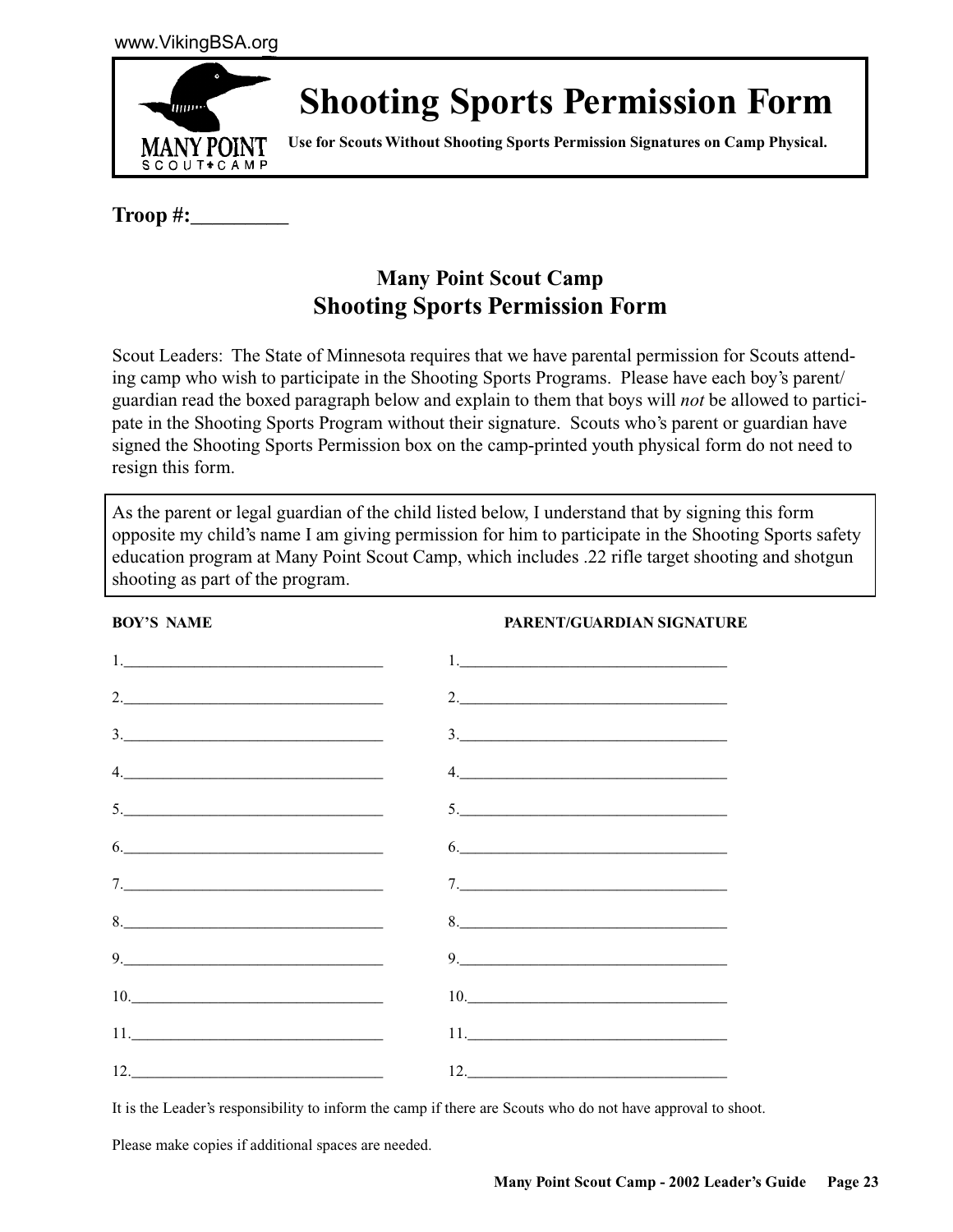#### www.VikingBSA.org



## Come To Camp With The Many Point **All-Star Troop**

If you cannot go to summer camp with your own Scort troop, because of a family vacation, summer school, sports conflict, or whatever, you can come to camp with us -The Many Point All-Star Troop!

The All-Star Troop will be offered in four different sessions this summer, so you can pick the time that is best for you.

Scouts just like you will be in the All-Star Troop. Scouts will be organized into patrols and do everything a regular Scout troop will do. Special attention will be given to each Scout's interests, especially advancement. The All-Star troop has a great full-time Seoutmaster and an Assistant Scoutmaster to help each Scout.

Don't miss out on summer camp this year, come to Many Point with the ALL STAR TROOP! The All-Star Troop can also be used by Scouts wishing to stay an additional week beyond their own troop's stay at Many Point.

Return the registration below, with \$20.00, to reserve your spot. The balance is due by June 1st. The All-Star Troop fee is \$160.00 per week. This includes tents, cots and troop equipment. The fee does not include transportation. Car pooling help, or Greyhound pick-up, is available. Check-in is between 1:00 and 3:00 p.m. on the Sunday their session opens. A completed camp physical form is required. For more information call the Scout Office (763) 545-4550.

| Many Point Scout Camp    | ALL-STAR TROOP RESERVATION                                                                                  |         |                                                                                                   |  |        |            |
|--------------------------|-------------------------------------------------------------------------------------------------------------|---------|---------------------------------------------------------------------------------------------------|--|--------|------------|
| Name                     |                                                                                                             |         | Troop#                                                                                            |  | Phone# |            |
| Address                  |                                                                                                             |         | $\mathrm{City}_{\_\_\_\_\}$                                                                       |  |        | $ST$ $Zip$ |
| Week: $( )$<br>( )<br>€⊦ | June $16 -$<br>June 30 - $\int u \, dv = 6$<br>July $14 - \text{July } 20$<br>July 21 - $J_{\text{uly}}$ 27 | June 22 | Mail To: Viking Council<br>Boy Seouts of America<br>5300 Glenwood Avenue<br>Minneapolis, MN 55422 |  |        |            |
| CODE: 121                |                                                                                                             |         |                                                                                                   |  |        |            |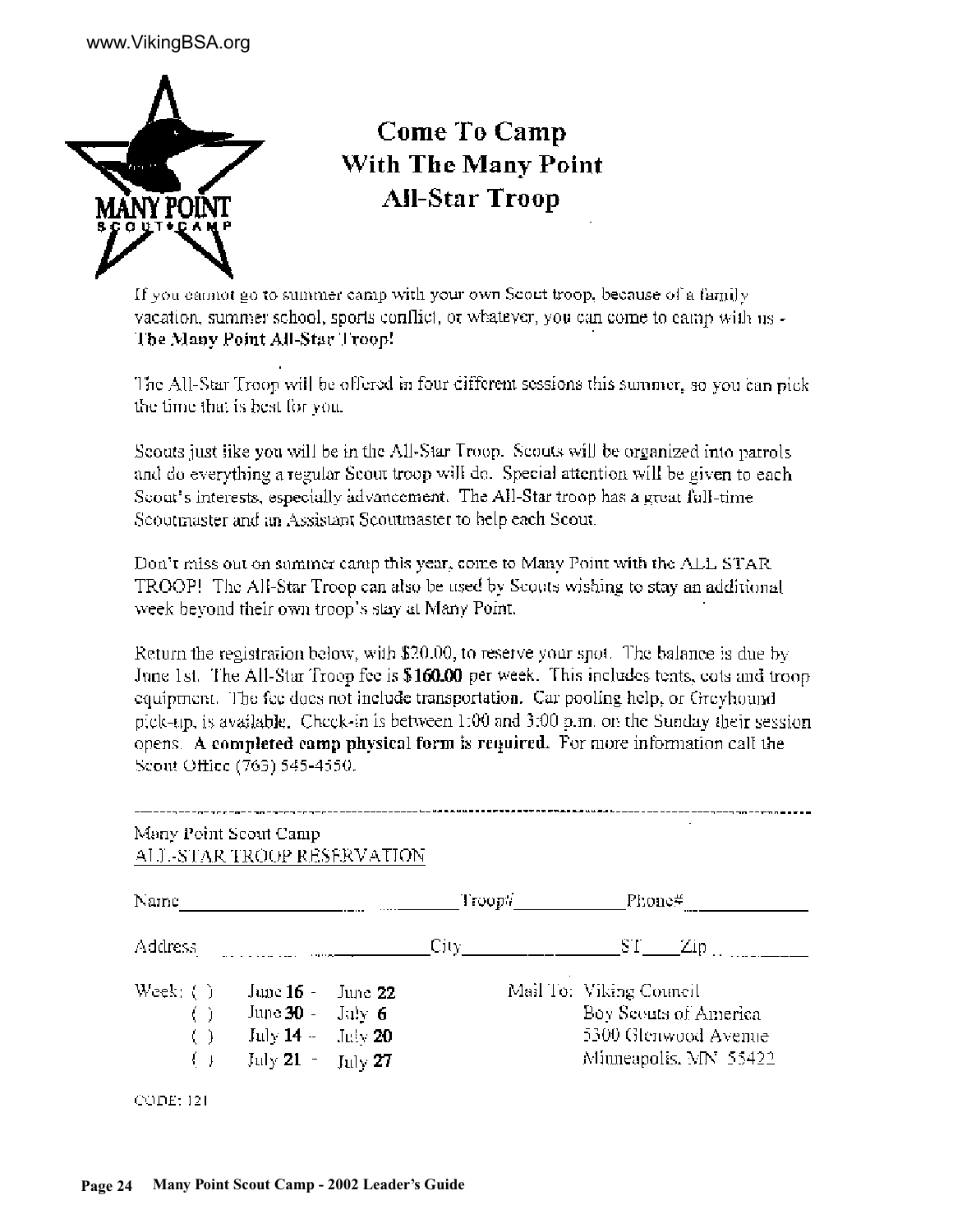## **BE A COUNSELOR -IN-TRAINING**



The Counselor in Training (C.I.T.) program at Many Point Scout Camp has been designed to develop future staff members for Many Point and to provide personal development for Scouts. In it's long history, Many Point has continually been rated as one of the top camps in the nation. This outstanding record is due largely to the quality of it's staff and the continued development of future staff members. You should be a part of this greatness.

As a C.I.T. you will spend 5 weeks living and working with the staff of Many Point. Through this close association you will learn first-hand the challenge and fun of being a Many Point Staff member.

During your program you will also work on your CPR certification, BSA Lifeguard, and have the chance to earn merit badges.

It's fun, too. Along with putting on outstanding programs for troops, the staff knows how to have fun.

There are two sessions each summer, so you can pick the time that's best for you.

A fee will be charged to cover food costs (\$100 last year). Scholarships are available. All other costs for the program are covered by the camp.

The C.I.T. program is open to registered Scouts who will be at least 15 years old during the summer they are a C.I.T., but is limited to 20 Scouts per session. Interested Scouts should apply early.

Be a part of the fun, part of the greatness. Be a C.I.T. For more information, call  $(763)$  545-4550.

To apply, cut off and return the portion below to:

Viking Council, BSA 5300 Glenwood Avenue Minneapolis, MN 55422

#### COUNSELOR IN TRAINING APPLICATION

Many Point Scout Camp

| NAME           | TROOP#<br>AGE                            | <b>BIRTHDATE</b>          |
|----------------|------------------------------------------|---------------------------|
| <b>ADDRESS</b> | CITY                                     | ZIP                       |
| PHONE #        | <b>CURRENT RANK</b><br>-- <del>- -</del> | <b>DATE</b><br>والمحاملات |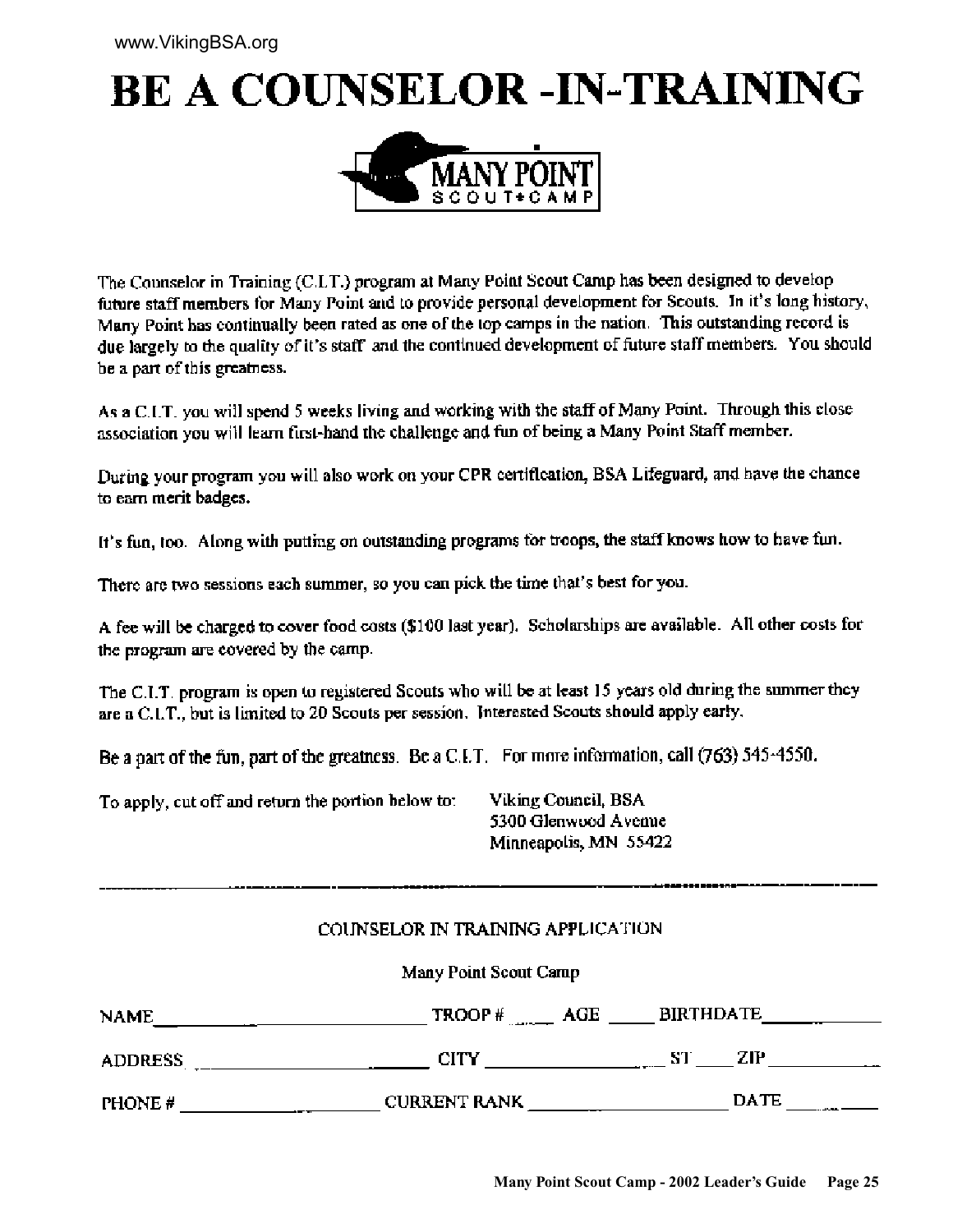

## **2003 Campsite Reservation**

| Scout $Trop#$ <sub>________</sub><br>Varsity Team#                                                                                                                                                                                                                                               | District Council           |                                                                                                    |  |
|--------------------------------------------------------------------------------------------------------------------------------------------------------------------------------------------------------------------------------------------------------------------------------------------------|----------------------------|----------------------------------------------------------------------------------------------------|--|
| Venture Crew#                                                                                                                                                                                                                                                                                    |                            |                                                                                                    |  |
| CAMPSITE SELECTION:                                                                                                                                                                                                                                                                              |                            | Campsites reserved on a first come, serst serve basis;<br>beginning May 1st of the preceeding year |  |
| First Choice:                                                                                                                                                                                                                                                                                    |                            |                                                                                                    |  |
| Second Choice: Second Choice                                                                                                                                                                                                                                                                     |                            |                                                                                                    |  |
| Third Choice:                                                                                                                                                                                                                                                                                    |                            |                                                                                                    |  |
| Fourth Choice:                                                                                                                                                                                                                                                                                   |                            |                                                                                                    |  |
| DATE SELECTION:                                                                                                                                                                                                                                                                                  | Check week(s) below.       |                                                                                                    |  |
| () Week 1                                                                                                                                                                                                                                                                                        | June 22 $\sim$ June 28     |                                                                                                    |  |
| () Week 2                                                                                                                                                                                                                                                                                        | June 29 $\sim$ July 5      |                                                                                                    |  |
| $()$ Week 3                                                                                                                                                                                                                                                                                      | July $6 \sim$ July 12      |                                                                                                    |  |
| () Week 4                                                                                                                                                                                                                                                                                        | July 13 ~ July 19          |                                                                                                    |  |
| $( )$ Week 5                                                                                                                                                                                                                                                                                     | July 20 ~ July 26          |                                                                                                    |  |
| () Week 6                                                                                                                                                                                                                                                                                        | July 27 $\sim$ August 2    |                                                                                                    |  |
| $()$ Week $7$                                                                                                                                                                                                                                                                                    | August $3 \sim$ August 9   |                                                                                                    |  |
| $( )$ Week 8                                                                                                                                                                                                                                                                                     | August 10 $\sim$ August 16 |                                                                                                    |  |
| ATTENDANCE:                                                                                                                                                                                                                                                                                      |                            |                                                                                                    |  |
|                                                                                                                                                                                                                                                                                                  |                            | Estimated Number of Scouts__________________ Number of Leaders____________                         |  |
|                                                                                                                                                                                                                                                                                                  |                            | \$10.00 PER SCOUT NON-REFUNDABLE~DUE APRIL 15th, BALANCE DUE JUNE 1st, 2003                        |  |
| RESERVATION FEE: Not valid unless deposit is received with reservation                                                                                                                                                                                                                           |                            |                                                                                                    |  |
|                                                                                                                                                                                                                                                                                                  |                            | ( )\$50.00 deposit per week per site enclosed (non-refundable) Total:___________                   |  |
|                                                                                                                                                                                                                                                                                                  |                            | Paid by: Cash___ Check #_______ Date: Received by: _________                                       |  |
|                                                                                                                                                                                                                                                                                                  |                            | _____Charge to Troop Account at 2002 Summer Camp Checkout. By:____________                         |  |
| Signed: Signed:                                                                                                                                                                                                                                                                                  |                            |                                                                                                    |  |
| Important! List below the contact person for camp information throughout the year.<br>Please notify the Camping Department if the name or address should change.<br>Viking Council BSA, Many Point Scout Camp,<br>5300 Glenwood Ave, Minneapolis, MN 55422 (763)545-4550<br>PLEASE PRINT NEATLY! |                            |                                                                                                    |  |
| Name: Phone(H) Phone(H)                                                                                                                                                                                                                                                                          |                            | (W)                                                                                                |  |
|                                                                                                                                                                                                                                                                                                  |                            | Address:___________________City:_____________________ST___________Zip____________                  |  |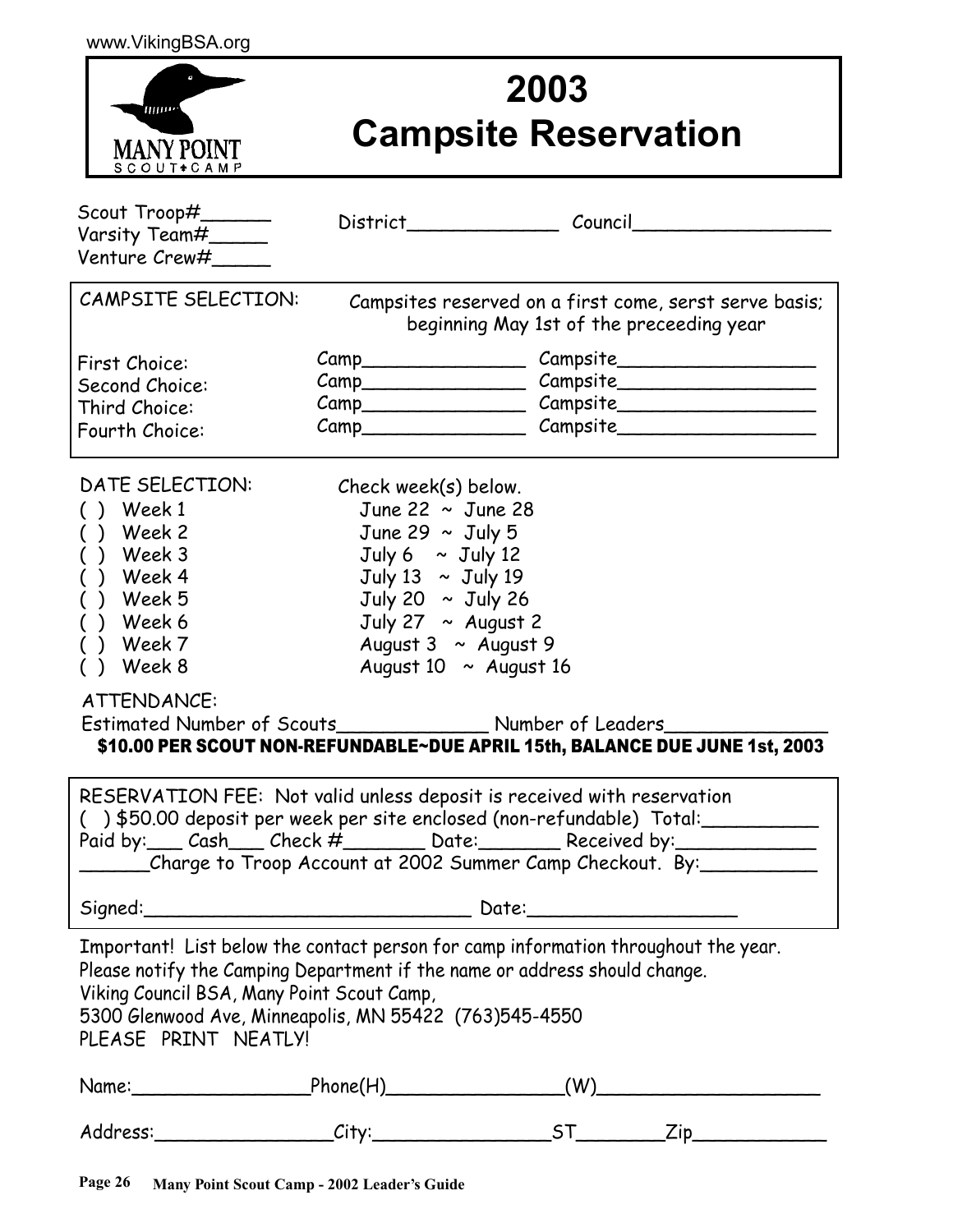www.VikingBSA.org



## **2003 Family Camp Reservation**

| Name                                                                          | <u> 1989 - Johann Harry Harry Harry Harry Harry Harry Harry Harry Harry Harry Harry Harry Harry Harry Harry Harry</u> |                                                                                                                                                                                                 |  |
|-------------------------------------------------------------------------------|-----------------------------------------------------------------------------------------------------------------------|-------------------------------------------------------------------------------------------------------------------------------------------------------------------------------------------------|--|
|                                                                               |                                                                                                                       |                                                                                                                                                                                                 |  |
|                                                                               |                                                                                                                       | $City$ $—$ $State$ $\frac{2ip}{\sqrt{1-p^2}}$                                                                                                                                                   |  |
|                                                                               |                                                                                                                       |                                                                                                                                                                                                 |  |
| Phone (763) 545-4550                                                          |                                                                                                                       | Pre-camp information on Family Camp will be sent to the above person. Please notify the Scout Service<br>Center of any changes. Viking Council BSA, 5300 Glenwood Avenue, Minneapolis, MN 55422 |  |
|                                                                               |                                                                                                                       |                                                                                                                                                                                                 |  |
|                                                                               |                                                                                                                       | CABIN Selection: First Choice# ________________ Second Choice#                                                                                                                                  |  |
|                                                                               |                                                                                                                       | Tent/Trailer Selection: First Choice# _____________ Second Choice# ________                                                                                                                     |  |
| An alternate selection will be made if neither of your choices are available. |                                                                                                                       |                                                                                                                                                                                                 |  |
| <b>DATE SELECTION:</b>                                                        | Check week(s) below.                                                                                                  |                                                                                                                                                                                                 |  |
| $()$ Week 1                                                                   | June 22 $\sim$ June 28                                                                                                |                                                                                                                                                                                                 |  |
| $()$ Week 2                                                                   | June 29 $\sim$ July 5                                                                                                 |                                                                                                                                                                                                 |  |
| Week 3<br>$\left( \begin{array}{c} \end{array} \right)$                       | July 6 $\sim$ July 12                                                                                                 |                                                                                                                                                                                                 |  |
| $( )$ Week 4                                                                  | July 13 $\sim$ July 19                                                                                                |                                                                                                                                                                                                 |  |
| $()$ Week 5                                                                   | July 20 $\sim$ July 26                                                                                                |                                                                                                                                                                                                 |  |
| $()$ Week 6                                                                   | July 27 $\sim$ August 2                                                                                               |                                                                                                                                                                                                 |  |
| $( )$ Week 7                                                                  | August 3 $\sim$ August 9                                                                                              |                                                                                                                                                                                                 |  |
| $()$ Week 8                                                                   | August 10 $\sim$ August 16                                                                                            |                                                                                                                                                                                                 |  |
| <b>RESERVATION FEE:</b>                                                       |                                                                                                                       |                                                                                                                                                                                                 |  |
|                                                                               | () \$50.00 deposit per cabin per week (non-refundable).                                                               |                                                                                                                                                                                                 |  |
|                                                                               | Total amount paid \$                                                                                                  |                                                                                                                                                                                                 |  |
|                                                                               |                                                                                                                       | () \$25.00 per trailer/tent site deposit per week (non-refundable).                                                                                                                             |  |
|                                                                               | Total amount paid \$                                                                                                  |                                                                                                                                                                                                 |  |
|                                                                               | Reservations not valid unless accompanied by proper deposit.                                                          |                                                                                                                                                                                                 |  |
|                                                                               |                                                                                                                       | Balance of fees are due by June 1, 2003(All fees paid are non-refundable)                                                                                                                       |  |
|                                                                               |                                                                                                                       | Cabins or sites not paid in full by June 1st will be made available to other Scouters.                                                                                                          |  |
|                                                                               |                                                                                                                       |                                                                                                                                                                                                 |  |
|                                                                               |                                                                                                                       | Paid by: Cash Check # Date: Received by:                                                                                                                                                        |  |
|                                                                               |                                                                                                                       | Charge deposit to Troop account at 2002 Summer Camp Check out.                                                                                                                                  |  |
| Signed:                                                                       |                                                                                                                       |                                                                                                                                                                                                 |  |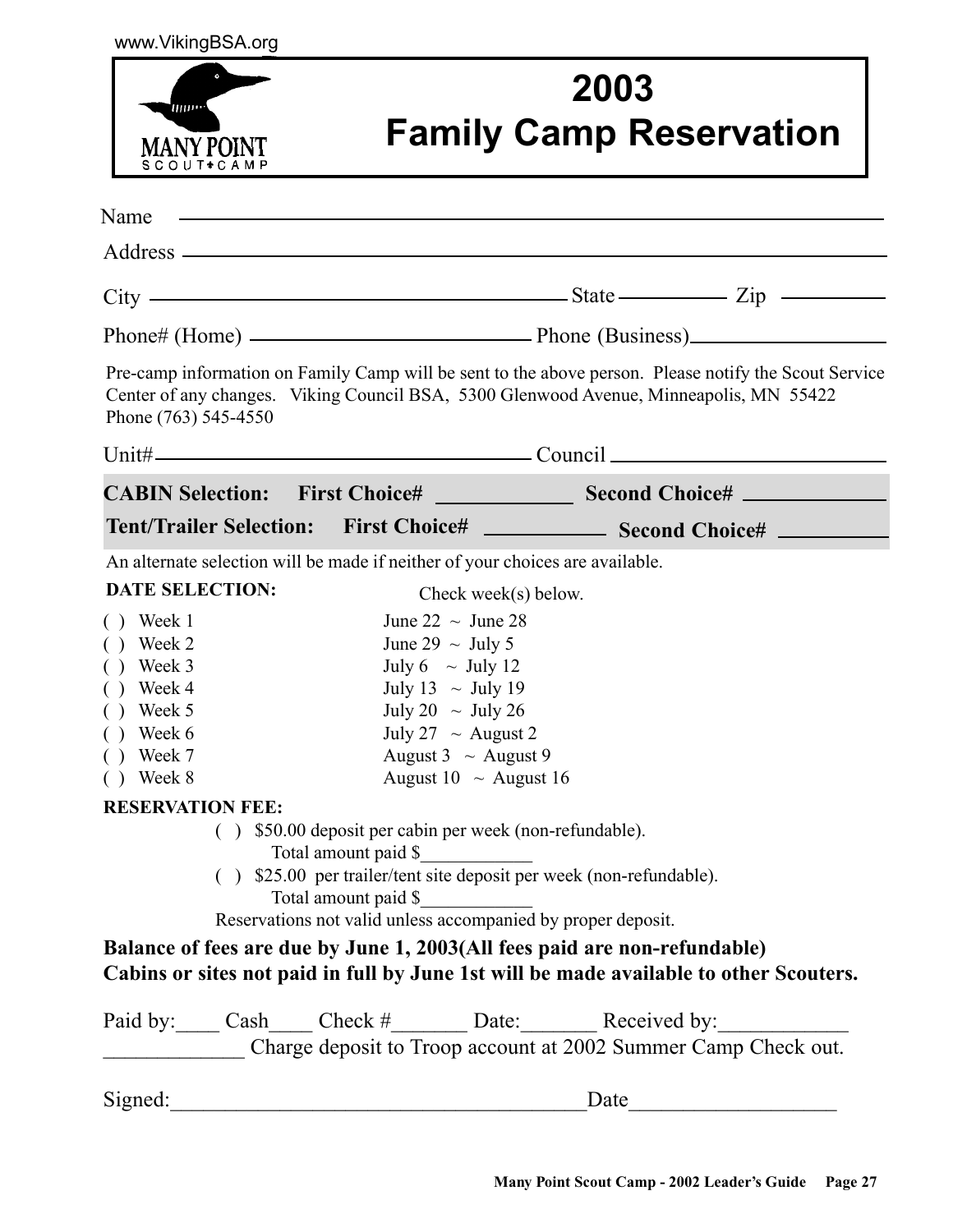|  | www.VikingBSA.org |  |
|--|-------------------|--|
|--|-------------------|--|

| mmee                                                                 |                                                                                             | <b>Personal Camping</b>                                                                                     |                                                                                       |
|----------------------------------------------------------------------|---------------------------------------------------------------------------------------------|-------------------------------------------------------------------------------------------------------------|---------------------------------------------------------------------------------------|
| <b>MANY POINT</b><br>SCOUT+CAMP                                      | <b>Gear Form</b>                                                                            |                                                                                                             |                                                                                       |
| Pack                                                                 | <b>Mosquito Netting</b>                                                                     | Sweater OR jac-shirt                                                                                        | Foam pad OR air<br>mattress                                                           |
| <b>Poncho OR raincoat</b><br>and rain hat                            | Sleeping bag<br>OR 2-3 blankets                                                             | Ground sheet, plastic                                                                                       | Rubber boots,<br>lightweight                                                          |
| <b>Pair Sneakers/moccasins</b>                                       | <b>Comfortable Hiking</b><br><b>Shoes</b>                                                   |                                                                                                             |                                                                                       |
| Clothes bag(s) containing<br>these items:                            | <b>Extra Uniform Parts</b><br><b>Change of Underwear</b><br>Extra socks                     | <b>Extra Pants</b><br><b>Extra hankerchiefs</b><br>Swim trunks                                              | Pajamas OR<br>Sweat suit                                                              |
| <b>Eating Kit containing:</b><br>(for Ten Chiefs and<br>Voyageur)    | Knife<br>Plate                                                                              | Fork<br>Cup                                                                                                 | Spoon<br>Bowl                                                                         |
| <b>Toilet Kit containing:</b>                                        | Washcloth<br><b>Toothbrush</b><br><b>Metal Mirror</b><br>Comb                               | <b>Toothpaste</b><br><b>Bath Towels</b><br>Soap in box<br>Washbasin, plastic                                | Fels Naptha Soap<br>Laundry Materials                                                 |
| <b>Repair Kit containing:</b>                                        | <b>Needles</b><br><b>Shoelaces</b>                                                          | <b>Thread</b><br><b>Safety Pins</b>                                                                         | <b>Buttons</b><br><b>Rubber bands</b>                                                 |
| <b>Flashlight</b>                                                    | <b>Batteries</b>                                                                            | <b>Scout Knife</b>                                                                                          | <b>Mosquito repellent</b><br>(non-aerosol)                                            |
| <b>Bible, Testament or Prayer</b><br>Book according to your<br>faith | <b>Boy Scout Handbook</b>                                                                   |                                                                                                             |                                                                                       |
| Extras you may want to<br>take:                                      | Watch<br>Pen<br>Canteen<br>Wallet with money and<br>identification<br><b>Postage Stamps</b> | Camera<br><b>Pencils</b><br>Songbook<br><b>Musical Instrument</b><br><b>Air Pillow</b><br><b>Nylon Line</b> | <b>Film</b><br><b>Notebook</b><br><b>Drinking Cup</b><br><b>Prescription Medicine</b> |

**Chipmunk proof everything.** *NO FOOD or CANDY!*

**Make a check in each square as you lay out your equipment for camp.**

**Name Canpsite Name and Troop# Camp Name (Voyageur, etc) Many Point Scout Camp 41408 Many Point Scout Camp Road Ponsford, MN 56575**

**Camp Mailing Address: Camp Emergency Phone Number: (218)573-3257**